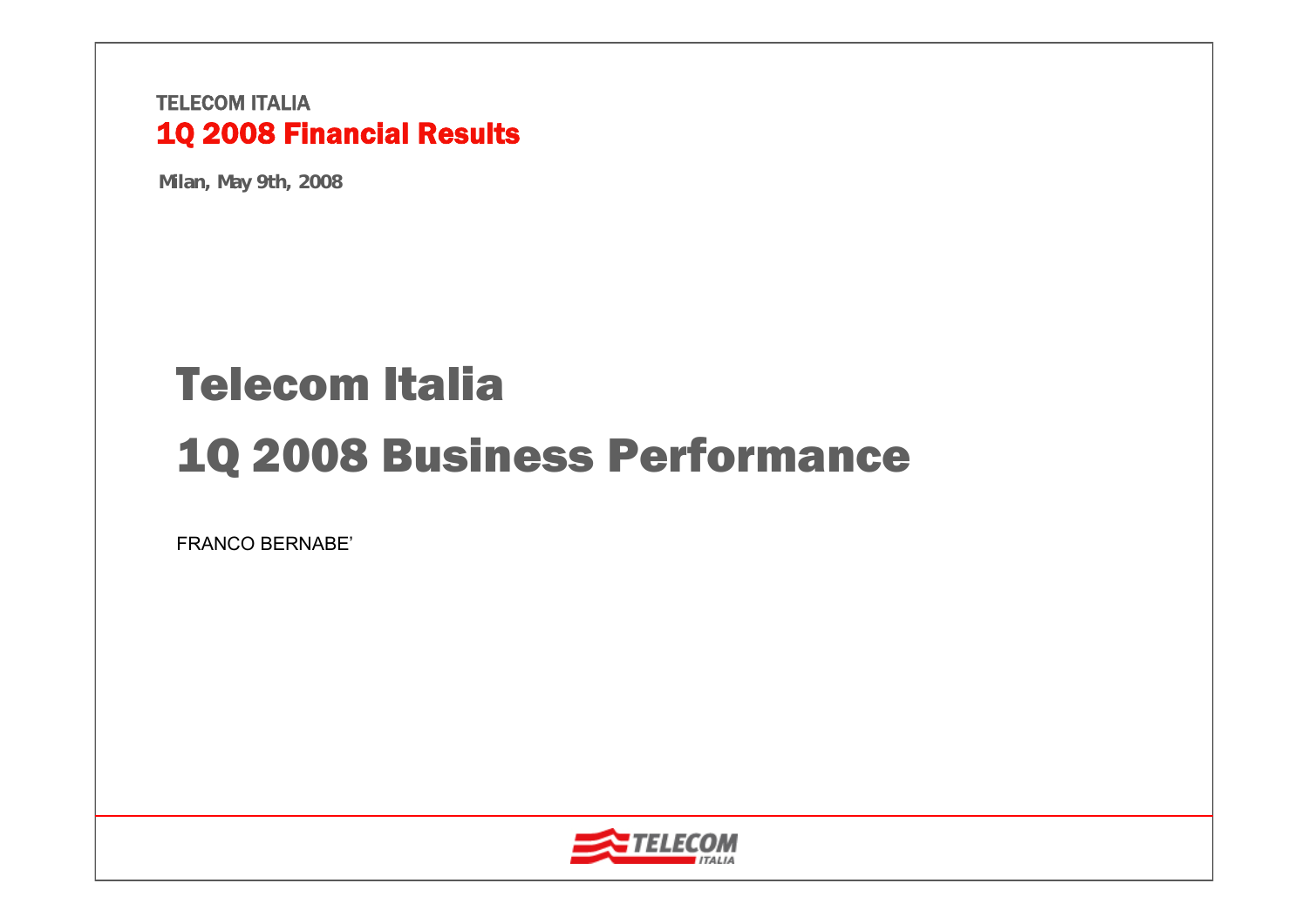## Agenda

1Q 2008 business performance:

Domestic

European BB: HanseNet + BBNED

**▶TIM Brasil** 

 $\rightarrow$  Appendix

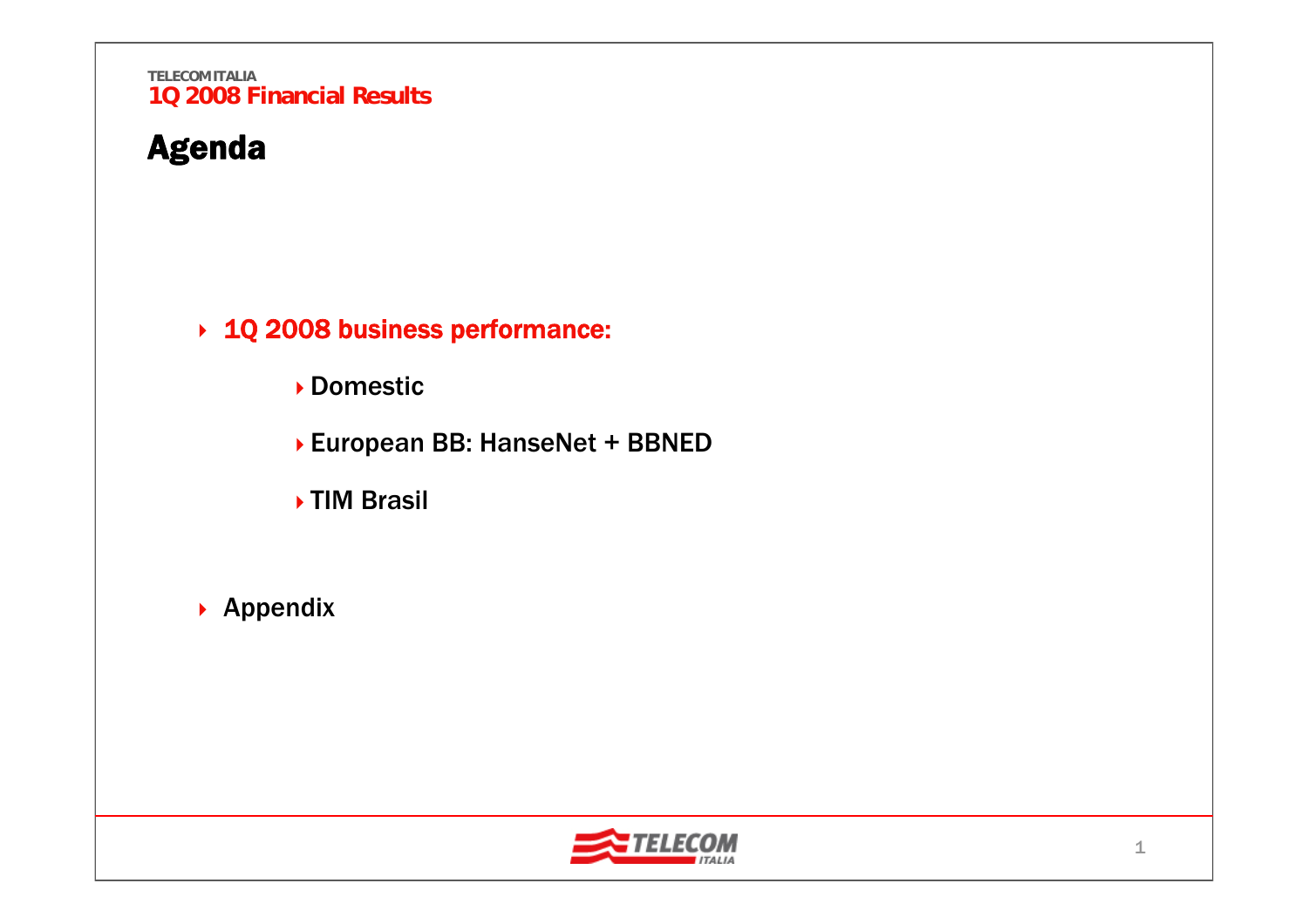### Main Results

| € MIn, %                                                       |               |        | <b>Reported Data</b> |            | <b>Organic Data</b> |        |              |                |  |
|----------------------------------------------------------------|---------------|--------|----------------------|------------|---------------------|--------|--------------|----------------|--|
|                                                                | <b>10 '08</b> | 1Q'07* | $\Delta$ Abs         | $\Delta$ % | <b>10 '08</b>       | 10'07* | $\Delta$ Abs | $\Delta$ %     |  |
| <b>TI Group</b>                                                |               |        |                      |            |                     |        |              |                |  |
| <b>Revenues</b>                                                | 7,298         | 7,475  | $-177$               | $-2.4%$    | 7,298               | 7,599  | $-301$       | $-4.0%$        |  |
| <b>EBITDA</b>                                                  | 2,966         | 3,178  | $-212$               | $-6.7%$    | 2,978               | 3,193  | $-215$       | $-6.7%$        |  |
| % EBITDA Margin                                                | 40.6%         | 42.5%  | $-1.9 p.p.$          |            | 40.8%               | 42.0%  | $-1.2 p.p.$  |                |  |
| <b>Domestic</b>                                                |               |        |                      |            |                     |        |              |                |  |
| <b>Revenues</b>                                                | 5,619         | 6,009  | $-390$               | $-6.5%$    | 5,619               | 6,001  | $-382$       | $-6.4%$        |  |
| Fixed                                                          | 3,746         | 3,989  | $-243$               | $-6.1%$    | 3,746               | 3,981  | $-235$       | $-5.9%$        |  |
| <b>Mobile</b>                                                  | 2,236         | 2,365  | $-129$               | $-5.5%$    | 2,236               | 2,365  | $-129$       | $-5.5%$        |  |
| <b>EBITDA</b>                                                  | 2,667         | 2,853  | $-186$               | $-6.5%$    | 2,679               | 2,853  | $-174$       | $-6.1%$        |  |
| % EBITDA Margin                                                | 47.5%         | 47.5%  | stable               |            | 47.7%               | 47.5%  | $+0.2 p.p.$  |                |  |
| <b>Hansenet</b>                                                |               |        |                      |            |                     |        |              |                |  |
| <b>Revenues</b>                                                | 303           | 198    | $+105$               | +53.0%     | 303                 | 266    |              | $+37$ $+13.9%$ |  |
| <b>EBITDA</b>                                                  | 59            | 49     | $+10$                | $+20.4%$   | 59                  | 56     | $+3$         | $+5.4%$        |  |
| % EBITDA Margin                                                | 19.5%         | 24.7%  | $-5.2 p.p.$          |            | 19.5%               | 21.1%  | $-1.6 p.p.$  |                |  |
| <b>TIM Brasil</b>                                              |               |        |                      |            |                     |        |              |                |  |
| <b>Revenues</b>                                                | 1,224         | 1,100  | $+124$               | $+11.3%$   | 1,224               | 1,172  | $+52$        | $+4.7%$        |  |
| <b>EBITDA</b>                                                  | 242           | 269    | $-27$                | $-10.0%$   | 242                 | 283    | $-41$        | $-15.3%$       |  |
| % EBITDA Margin                                                | 19.8%         | 24.5%  | $-4.7 p.p.$          |            | 19.8%               | 24.5%  | $-4.7 p.p.$  |                |  |
| * Pro-forma Data excluding TI France (discontinued operations) |               |        |                      |            |                     |        |              |                |  |

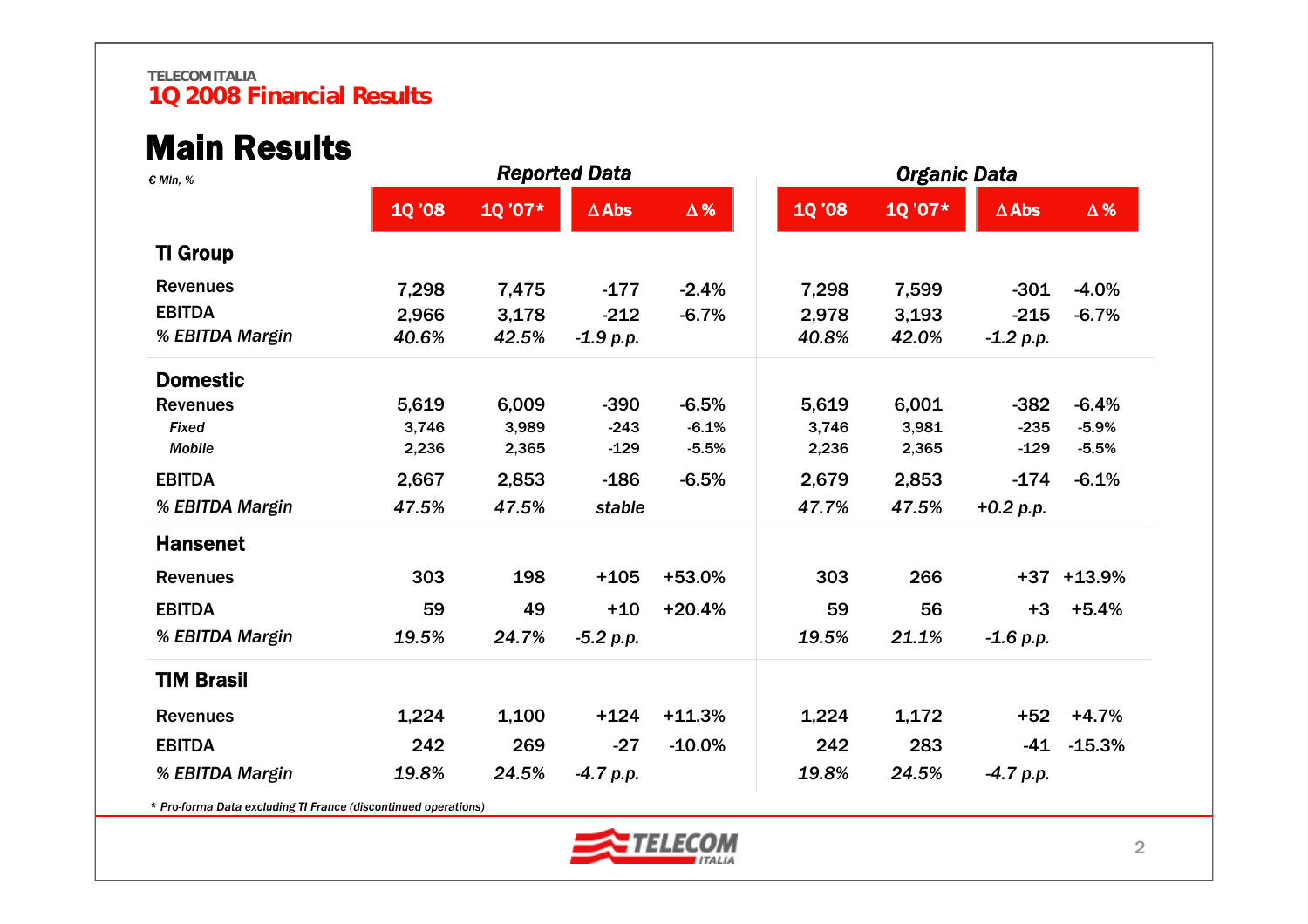## Agenda

1Q 2008 business performance:

### Domestic

European BB: HanseNet + BBNED

**▶TIM Brasil** 

 $\rightarrow$  Appendix

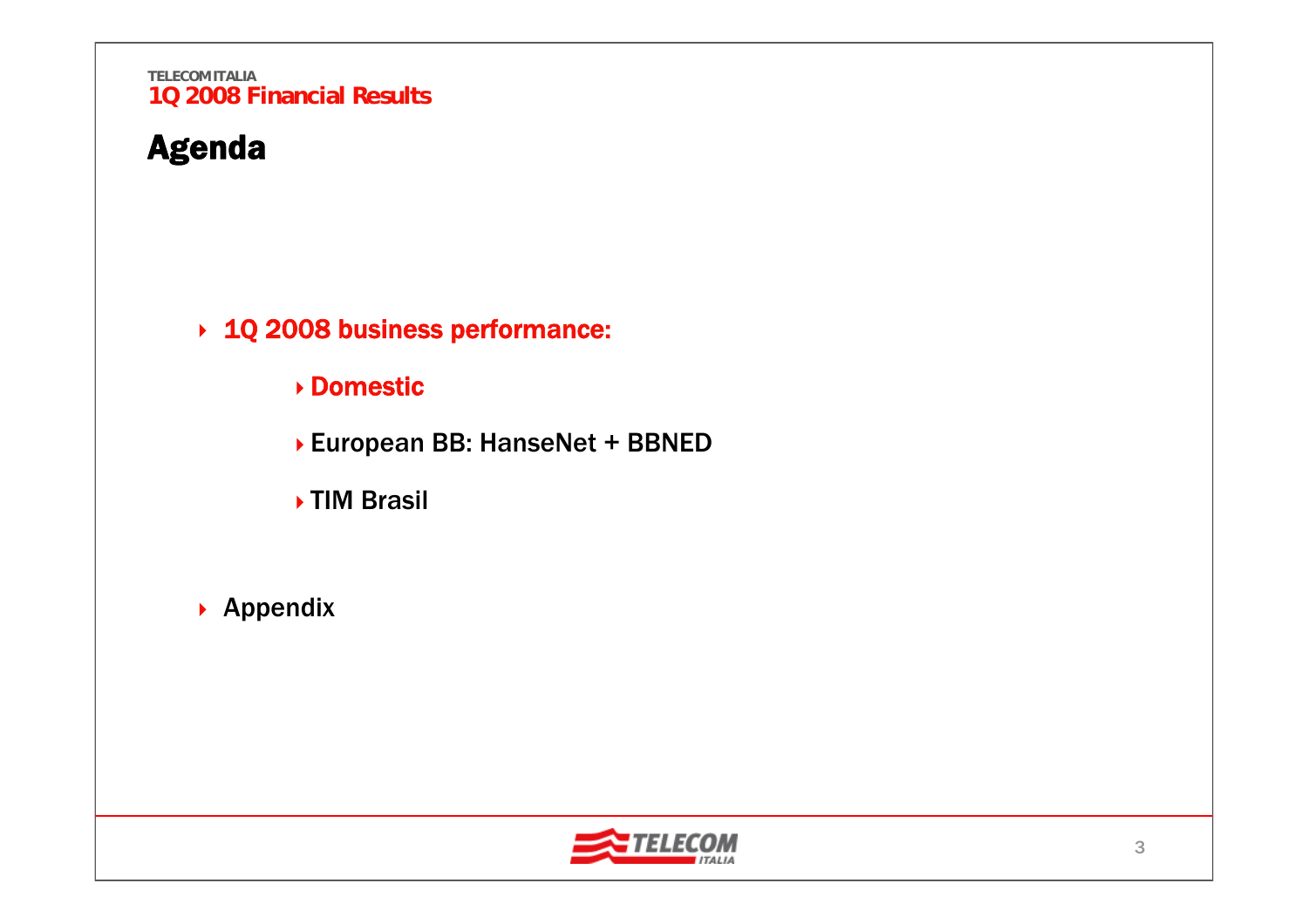### Domestic: main results

*€ Mln, %*

|                 |        |       | <b>Reported Data</b> |            | <b>Organic Data</b> |       |              |            |  |  |
|-----------------|--------|-------|----------------------|------------|---------------------|-------|--------------|------------|--|--|
|                 | 1Q '08 | 10'07 | $\Delta$ Abs         | $\Delta$ % | <b>10 '08</b>       | 10'07 | $\Delta$ Abs | $\Delta$ % |  |  |
| <b>Revenues</b> | 5,619  | 6,009 | $-390$               | $-6.5%$    | 5,619               | 6,001 | $-382$       | $-6.4%$    |  |  |
| of which fixed  | 3,746  | 3,989 | $-243$               | $-6.1%$    | 3,746               | 3,981 | $-235$       | $-5.9%$    |  |  |
| of which mobile | 2,236  | 2,365 | $-129$               | $-5.5%$    | 2,236               | 2,365 | $-129$       | $-5.5%$    |  |  |
| <b>EBITDA</b>   | 2,667  | 2,853 | $-186$               | $-6.5%$    | 2,679               | 2,853 | $-174$       | $-6.1%$    |  |  |
| % on revenues   | 47.5%  | 47.5% | stable               |            | 47.7%               | 47.5% | 0.2 p.p.     |            |  |  |
| <b>EBIT</b>     | 1,566  | 1,790 | $-224$               | $-12,5%$   | 1,553               | 1,782 | $-229$       | $-12.9%$   |  |  |
| % on revenues   | 27.9%  | 29.8% | $-1.9 p.p.$          |            | 27.6%               | 29.7% | $-2.1$ p.p.  |            |  |  |
| <b>CAPEX</b>    | 970    | 867   | $+103$               | $+11.9%$   | 970                 | 867   | $+103$       | $+11.9%$   |  |  |
| % on revenues   | 17.3%  | 14.4% | $+2.9$ p.p.          |            | 17.3%               | 14.4% | $+2.9 p.p.$  |            |  |  |

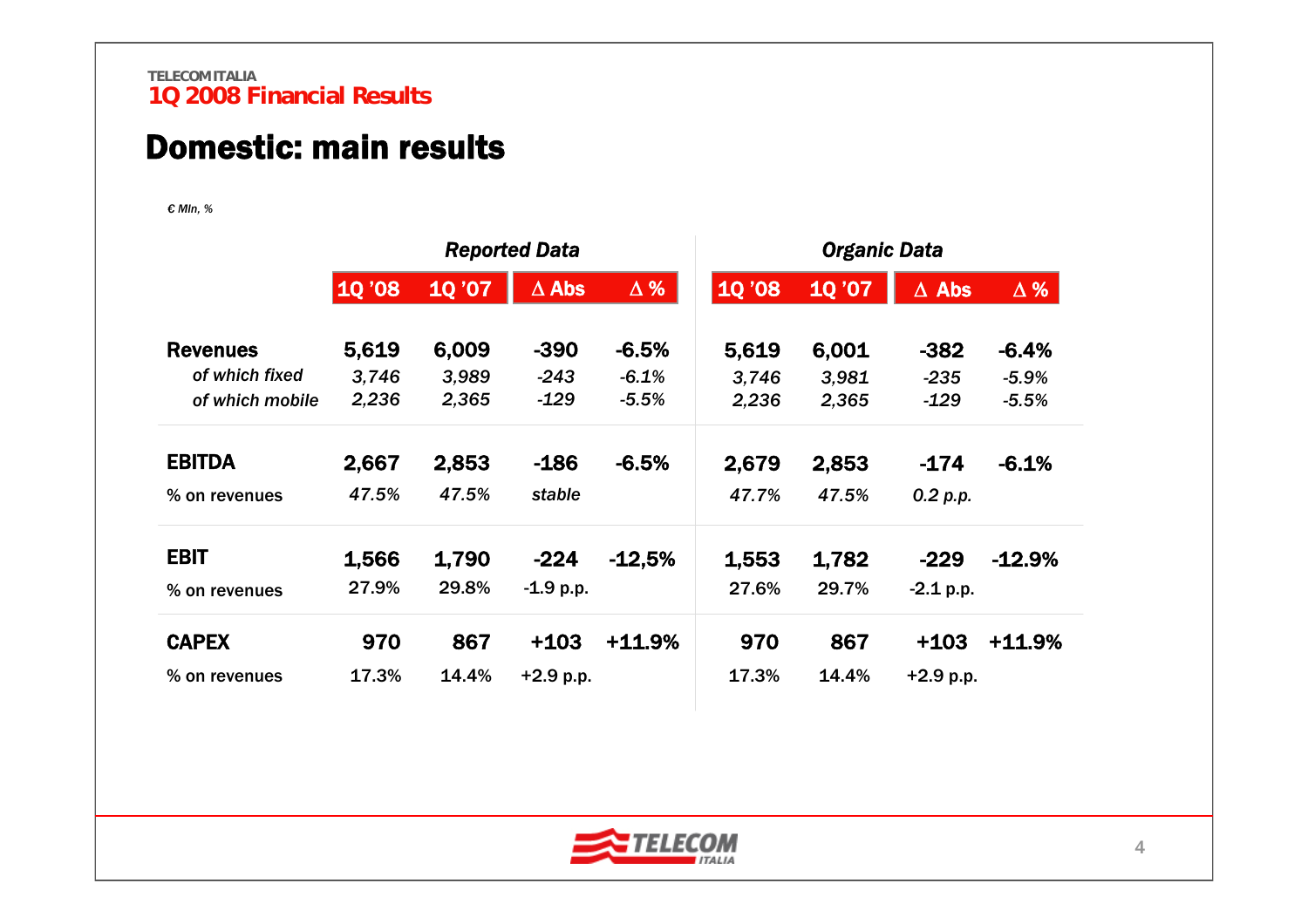## Agenda

- 1Q 2008 business performance:
	- Domestic
		- Fixed business performance
		- Mobile business performance
		- ▶ Cost Analysis
	- European BB: HanseNet + BBNED
	- ▶ TIM Brasil
- $\rightarrow$  Appendix

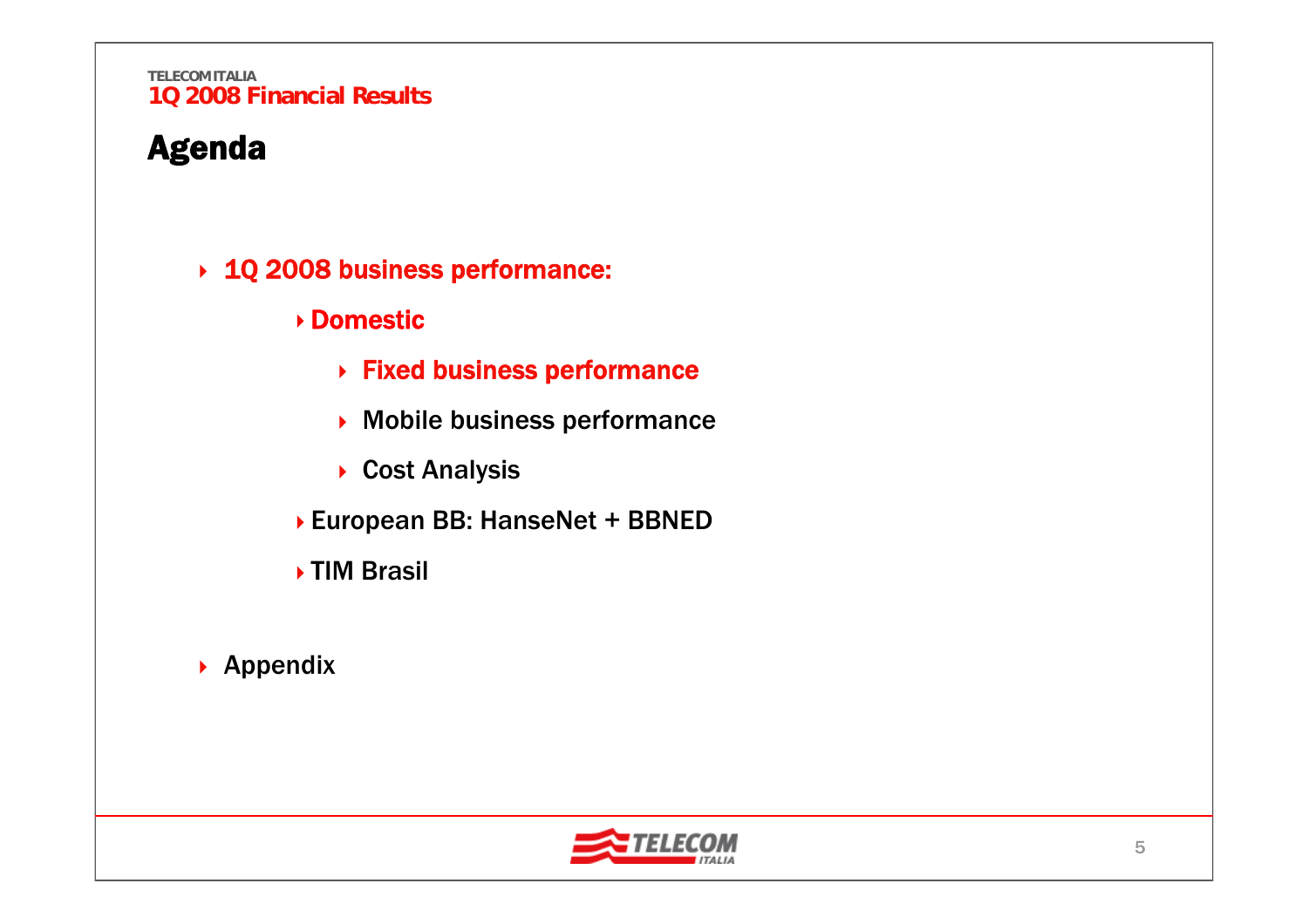## Domestic Wireline: BB and ICT 1Q08 value drivers

|  |                            | 2008 Targets                                                                                                        | <b>1008 Trends</b>                                                                                                                                  |
|--|----------------------------|---------------------------------------------------------------------------------------------------------------------|-----------------------------------------------------------------------------------------------------------------------------------------------------|
|  |                            | ▶ Total domestic Fixed revenue organic trend:<br>$-4.0/ -4.5\%$ YoY (-1.9%/-2.5% net of                             | ▶ Revenues -5.9 YoY organic (-0.7% net of discontinuities), in<br>line with expected quarterly trend                                                |
|  |                            | <b>Regulatory Discontinuities and Carry</b>                                                                         | $\triangleright$ Trends in line with the guidance                                                                                                   |
|  |                            | <b>Forward of Int'l Wholesale)</b>                                                                                  | $\triangleright$ Voice: line losses stable yoy; WLR introduction in<br>1008; F-M traffic migration still relevant                                   |
|  | <b>Revenues</b>            |                                                                                                                     | ▶ ICT: $+7.1\%$ yoy (of which $+17.6\%$ Services) almost<br>double 1Q07 growth                                                                      |
|  |                            | ▶ Wholesale: negative yoy comparison on<br>International wholesale due to 2007 service<br>portfolio rationalization |                                                                                                                                                     |
|  |                            | $\triangleright$ +10% YoY Internet revenue growth                                                                   | ▶ +15% yoy (+17.3% BB revenues) thanks to focus<br>on Value                                                                                         |
|  |                            | $\triangleright$ ~7.0 Mln. BB Retail access                                                                         | ▶ 6.5 Mln of BB Retail access (114K net adds)                                                                                                       |
|  |                            | ▶ Broadly Stable ARPU (~18€/month)*                                                                                 | ▶ 17.9 $€/$ month                                                                                                                                   |
|  | <b>Broadband</b><br>growth | > > 75% Flat offer on total (Consumer +<br><b>Business) Broadband portfolio</b>                                     | ▶ 73% (+2 p.p. vs. 2007 y.e.; +11 p.p. yoy); 87% BB Consumer<br>Flat gross acquisitions; 144k up-selling from Free to Flat on<br><b>BB Consumer</b> |
|  |                            | $\triangleright$ ~0.3 Mln. IPTV access                                                                              | ▶ 136k IPTV access, +56K vs. Dec. 07                                                                                                                |
|  |                            | ▶ >30% VoIP penetration on BB lines<br>* Annual ARPU                                                                | $\triangleright$ 1.5 Mln of VoIP customers, 23% of TI BB lines (+2,6 pp vs Dec.<br>07)                                                              |

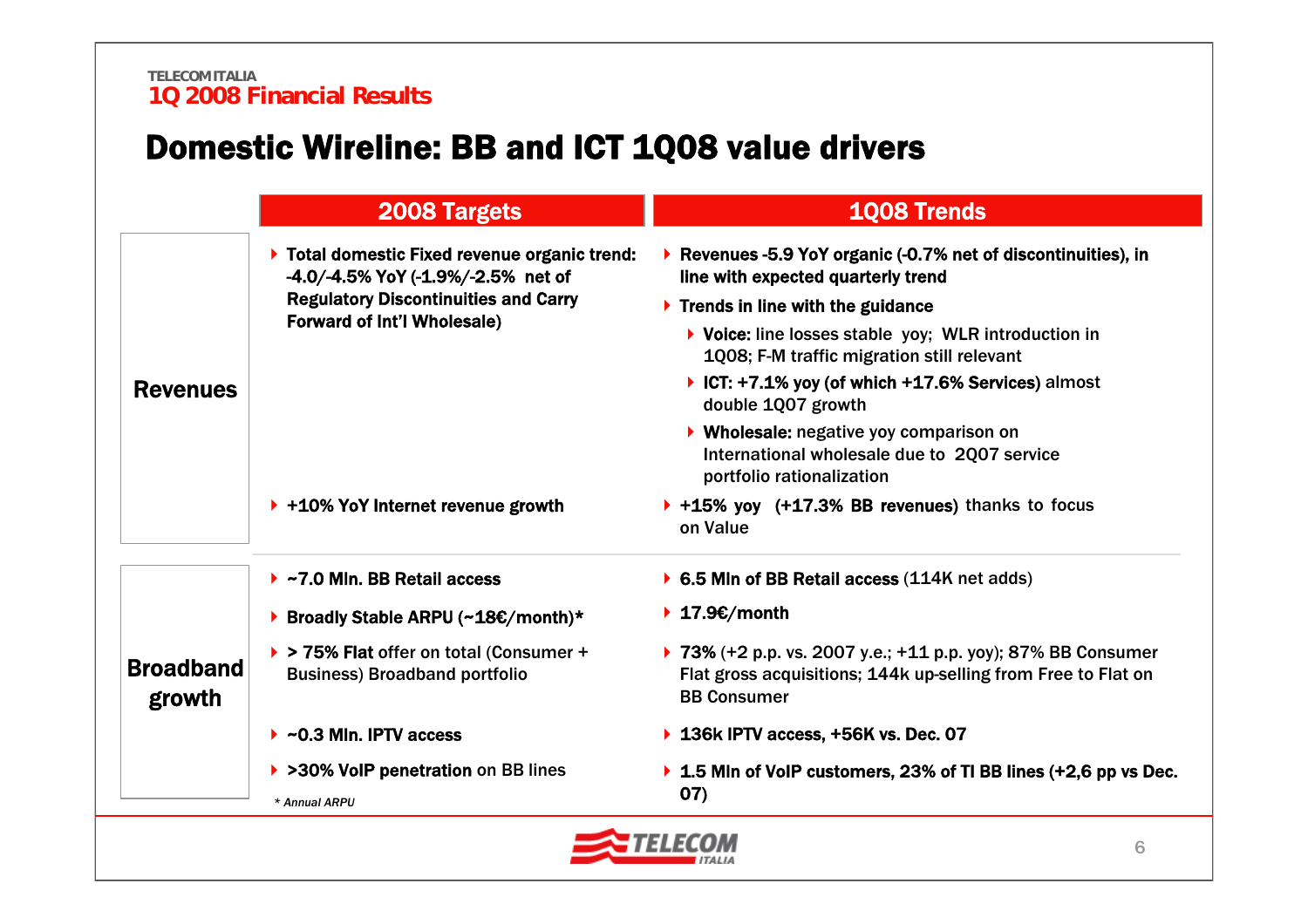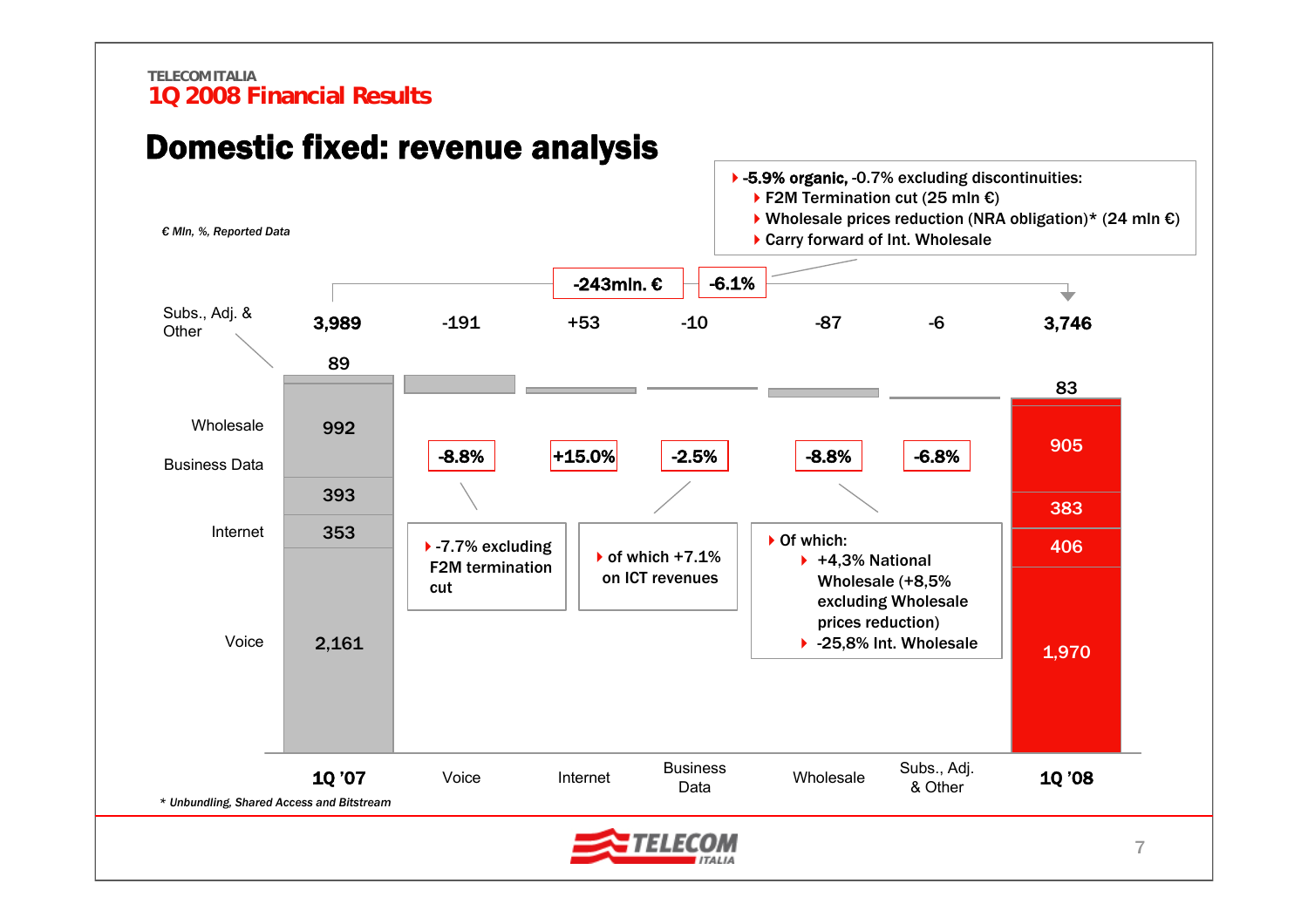## Domestic fixed: traffic and access performance

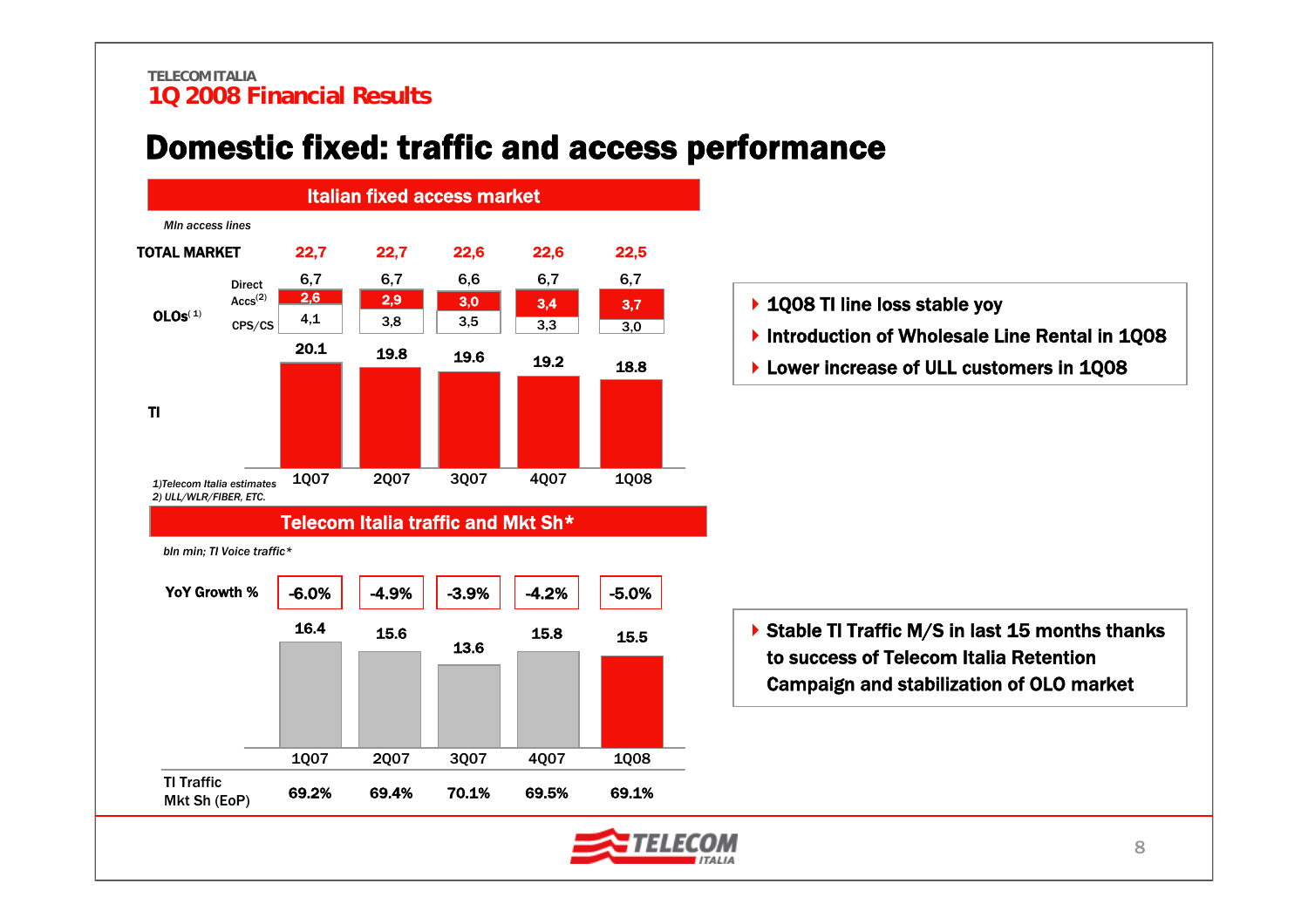### Domestic fixed: voice revenues

*€ Mln, %, Reported Data*

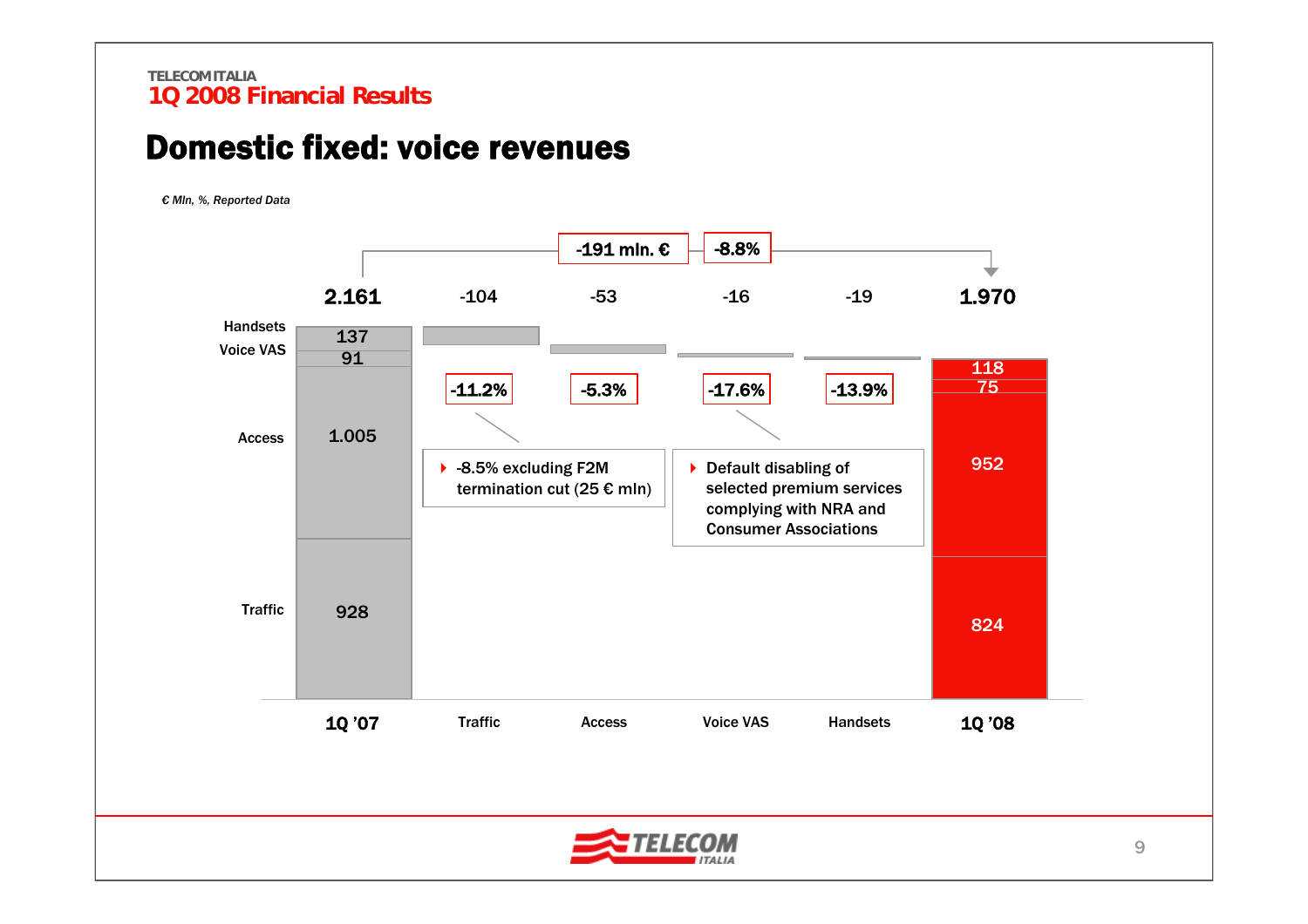## TI Retail Broadband Portfolio



### Flat Offer development

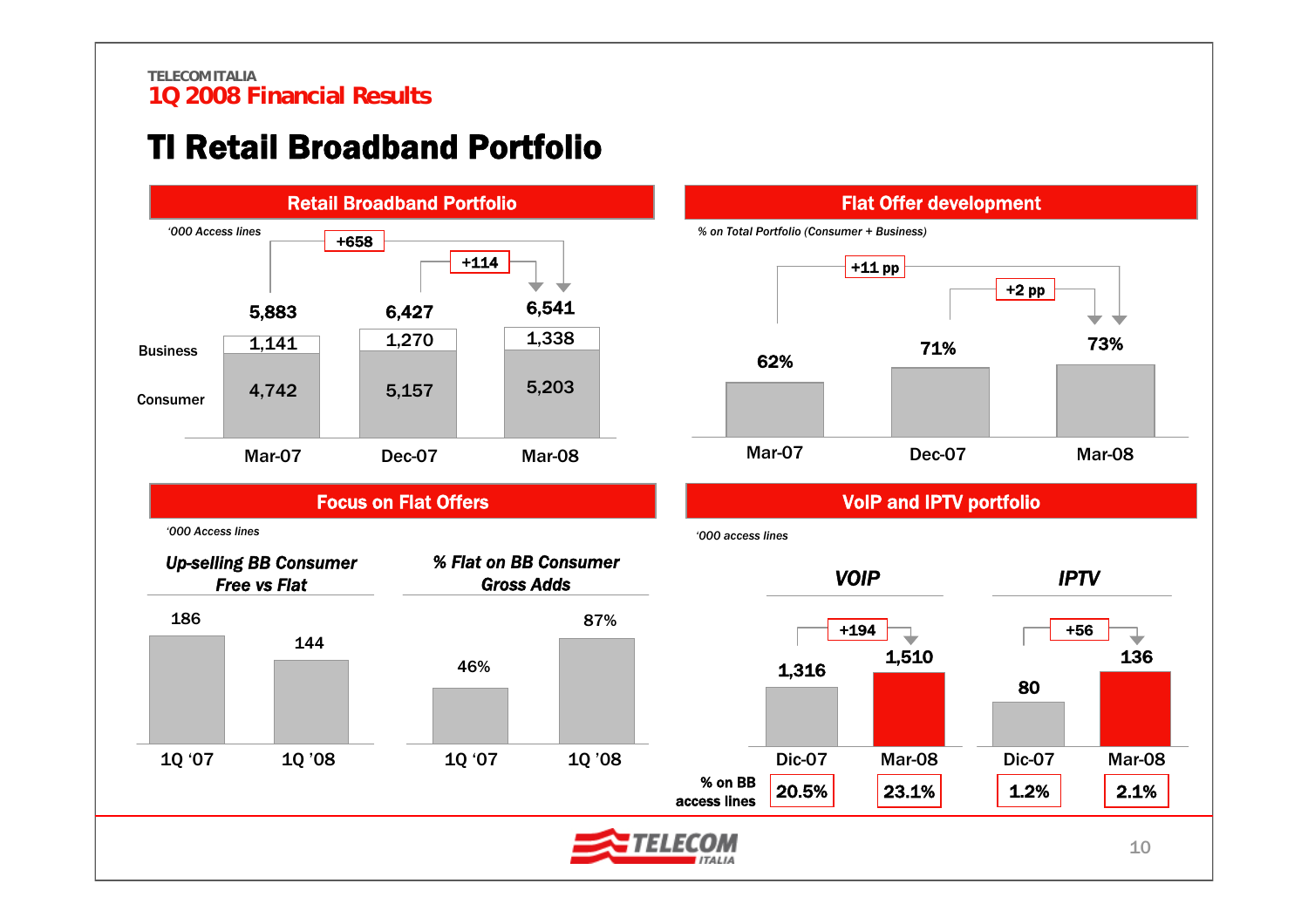## Domestic Broadband ARPU



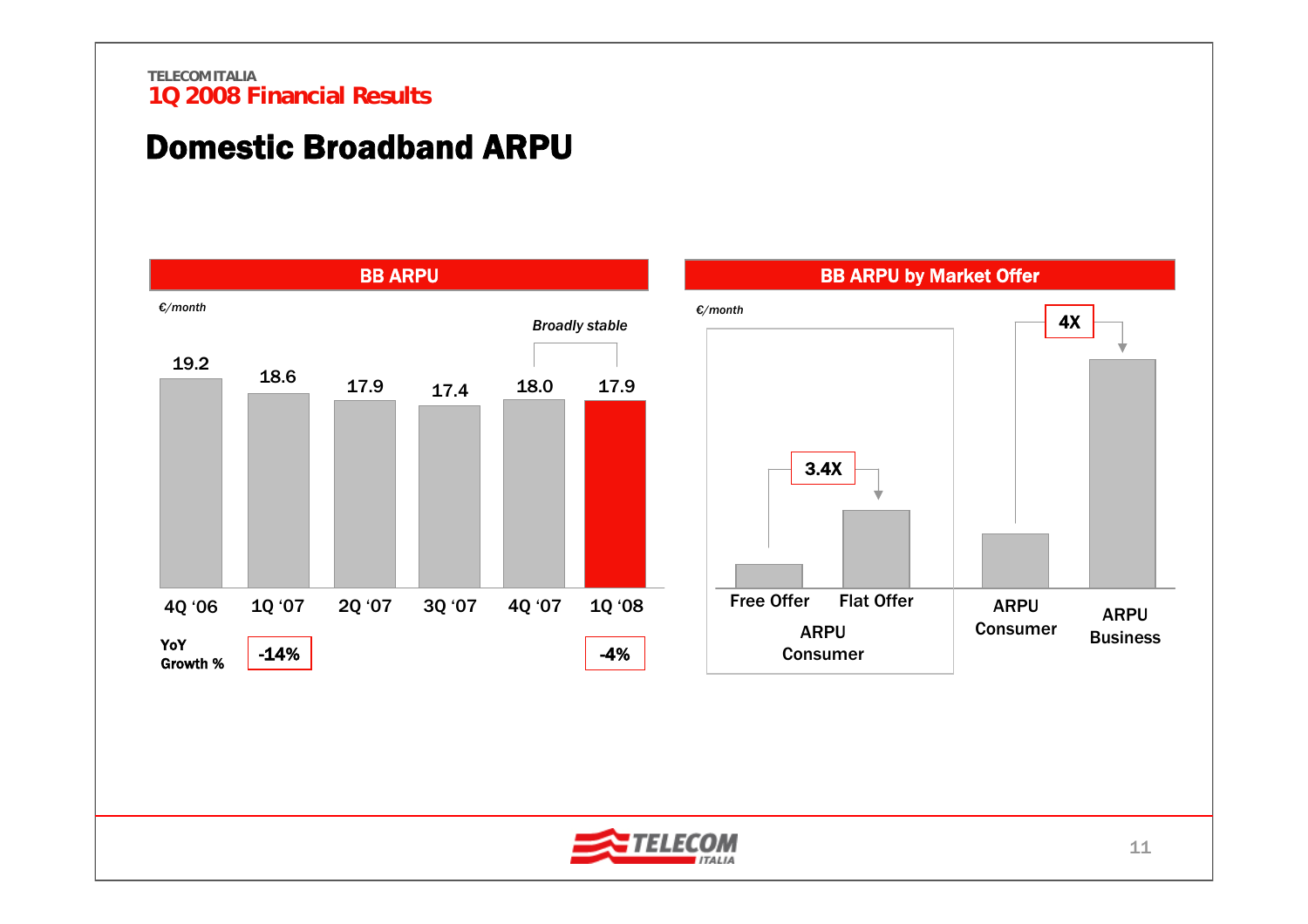### Domestic fixed: Internet revenues

*€ Mln, %, Reported Data*



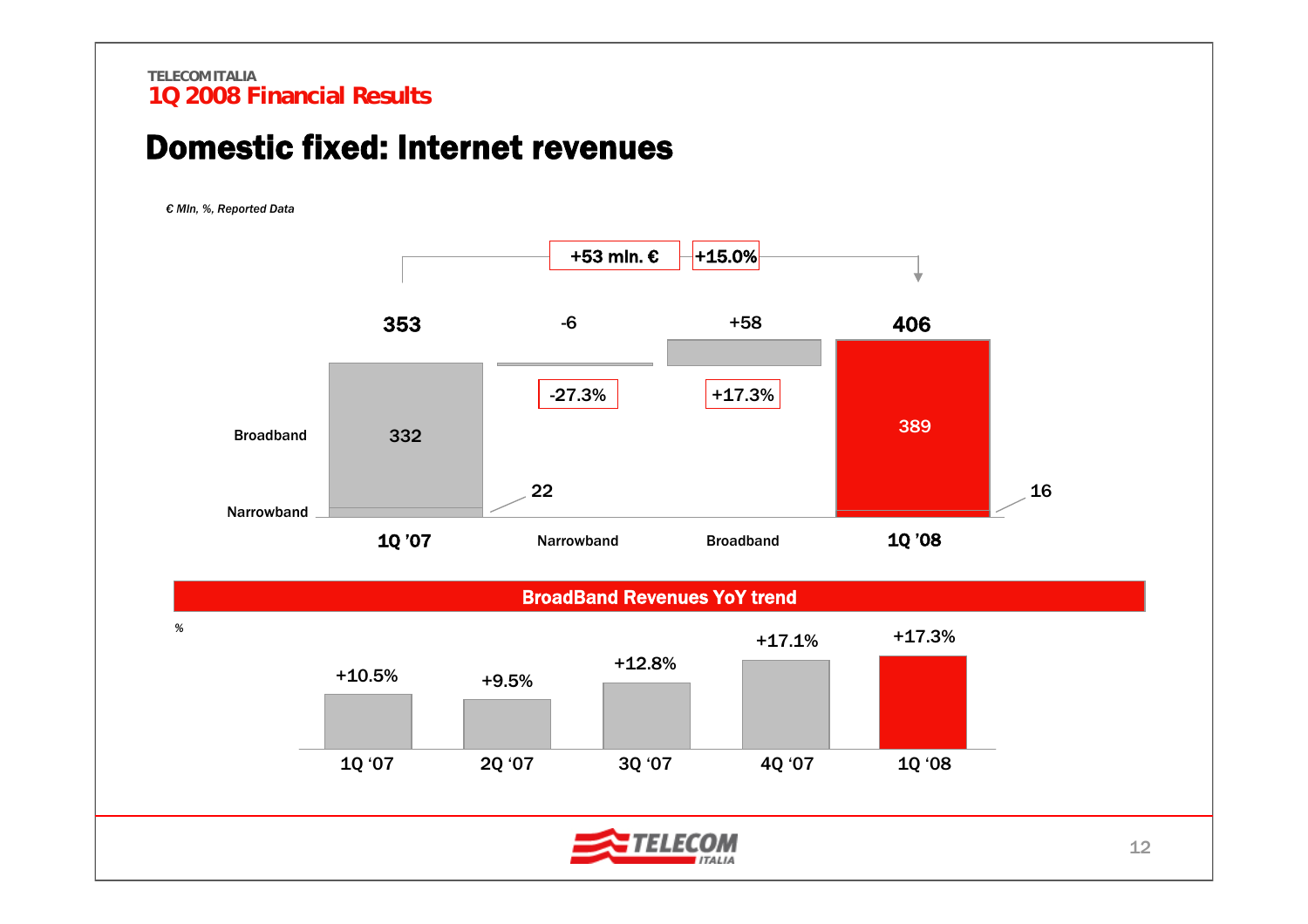## Domestic fixed: Business Data revenues

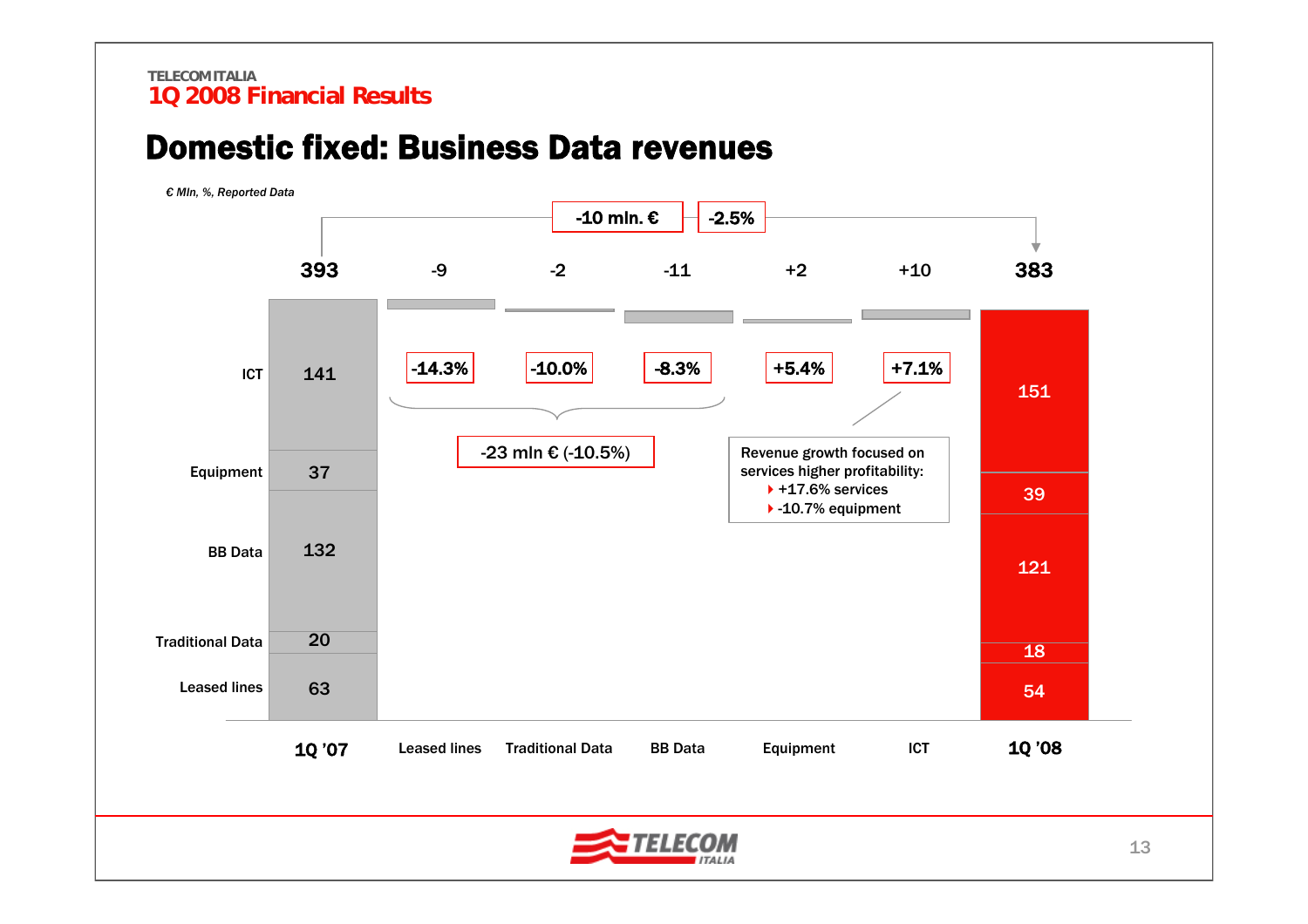## Agenda

- 1Q 2008 business performance:
	- Domestic
		- ▶ Fixed business performance
		- Mobile business performance
		- ▶ Costs Analysis
	- European BB: HanseNet + BBNED
	- **▶ TIM Brasil**
- $\rightarrow$  Appendix

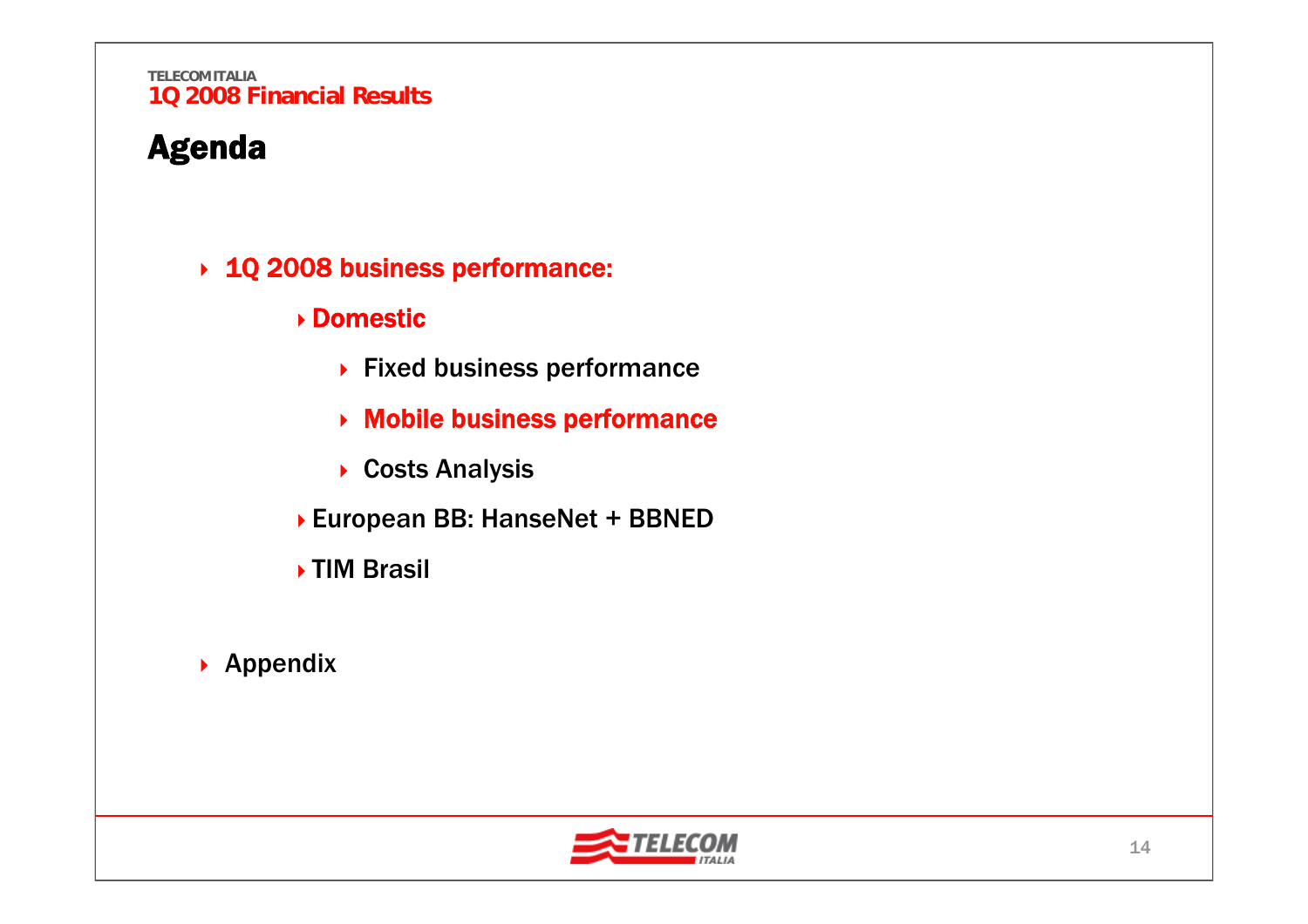## A sound quartely delivery

|                             | 2008 Targets                                                                                  | <b>1Q08 Evidences</b>                                                                                                                                 |  |  |  |  |  |
|-----------------------------|-----------------------------------------------------------------------------------------------|-------------------------------------------------------------------------------------------------------------------------------------------------------|--|--|--|--|--|
|                             | $\triangleright$ Focus on Revenue share rather than<br>market share $($ $\sim$ 40% Mkt share) | $\triangleright$ 39.7% market share                                                                                                                   |  |  |  |  |  |
| <b>Market</b><br>share $/$  | ▶ Stable positioning on key segments                                                          | Enterprise: $62.9\%$ (+1.5pp vs YE '07)<br>Business: 51.8% (+0.1pp vs YE '07)<br>Consumer Revenue share: 45.3 (stable YoY)                            |  |  |  |  |  |
| <b>ARPU</b>                 | Slowdown ARPU <sup>*</sup> dilution (20€)                                                     | ▶ 19.2 € (-5.5% yoy net of regulatory effects vs. -8% yoy in 4Q),<br>mirroring quarterly seasonality and average cust. base growth<br>$(+10.2\%$ yoy) |  |  |  |  |  |
|                             | ▶ Flat Retail Service Revenues                                                                | ▶ -5.5% yoy, +4.1% net of all regulatory discontinuities (DL<br>Bersani, Reding, Incoming F-M)                                                        |  |  |  |  |  |
| <b>Revenue</b>              |                                                                                               | Solid trend on voice: steadfast usage rebound with outgoing<br><b>MOU growth</b>                                                                      |  |  |  |  |  |
| growth                      | ▶ -2% total Mobile Revenues                                                                   | ▶ Double digit VAS revenue growth lead by innovative services                                                                                         |  |  |  |  |  |
|                             | $\blacktriangleright$ Less handsets<br>$\blacktriangleright$ Less wholesale                   | ▶ 3G/3.5G handsets are customers 1st choice (+9.6% handset<br>revenue growth notwithstanding lower total volumes yoy)                                 |  |  |  |  |  |
|                             |                                                                                               | $\blacktriangleright$ -19.3% yoy wholesale revenues                                                                                                   |  |  |  |  |  |
| <b>VAS</b><br><b>Mobile</b> | $\triangleright$ ~ 25% VAS on Service Revenues                                                | ▶ 24,2% (+4.4 p.p. YoY, +0.8 pp QoQ); 25%<br>at Retail level                                                                                          |  |  |  |  |  |
| internet                    | $\triangleright$ 2.6 mln Mobile Broadband lines                                               | ▶ 1.4 mln lines $(+0.2$ vs. 2007 YE)                                                                                                                  |  |  |  |  |  |

*\* Net of visitors*

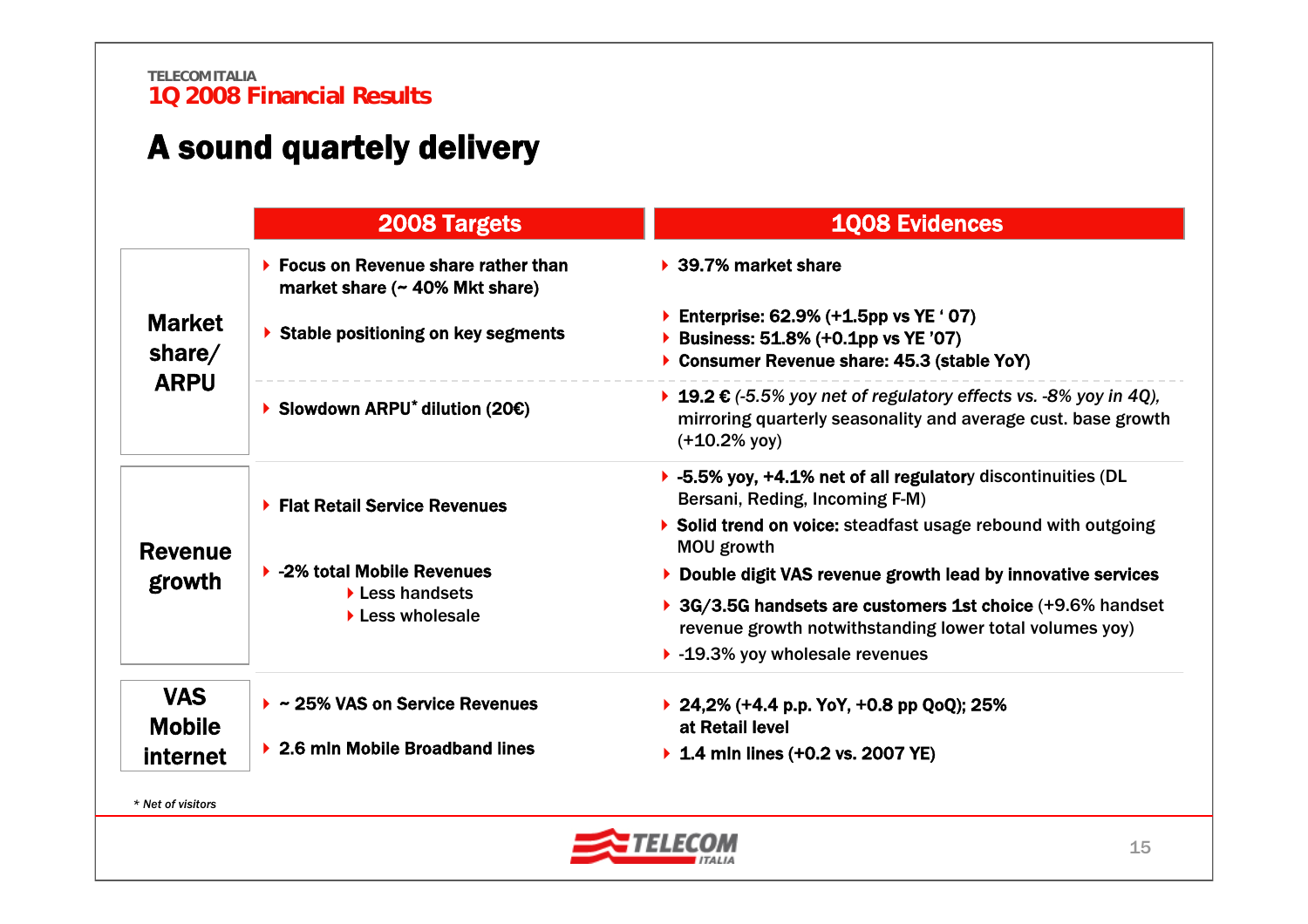## TIM Customer Base: focus on value

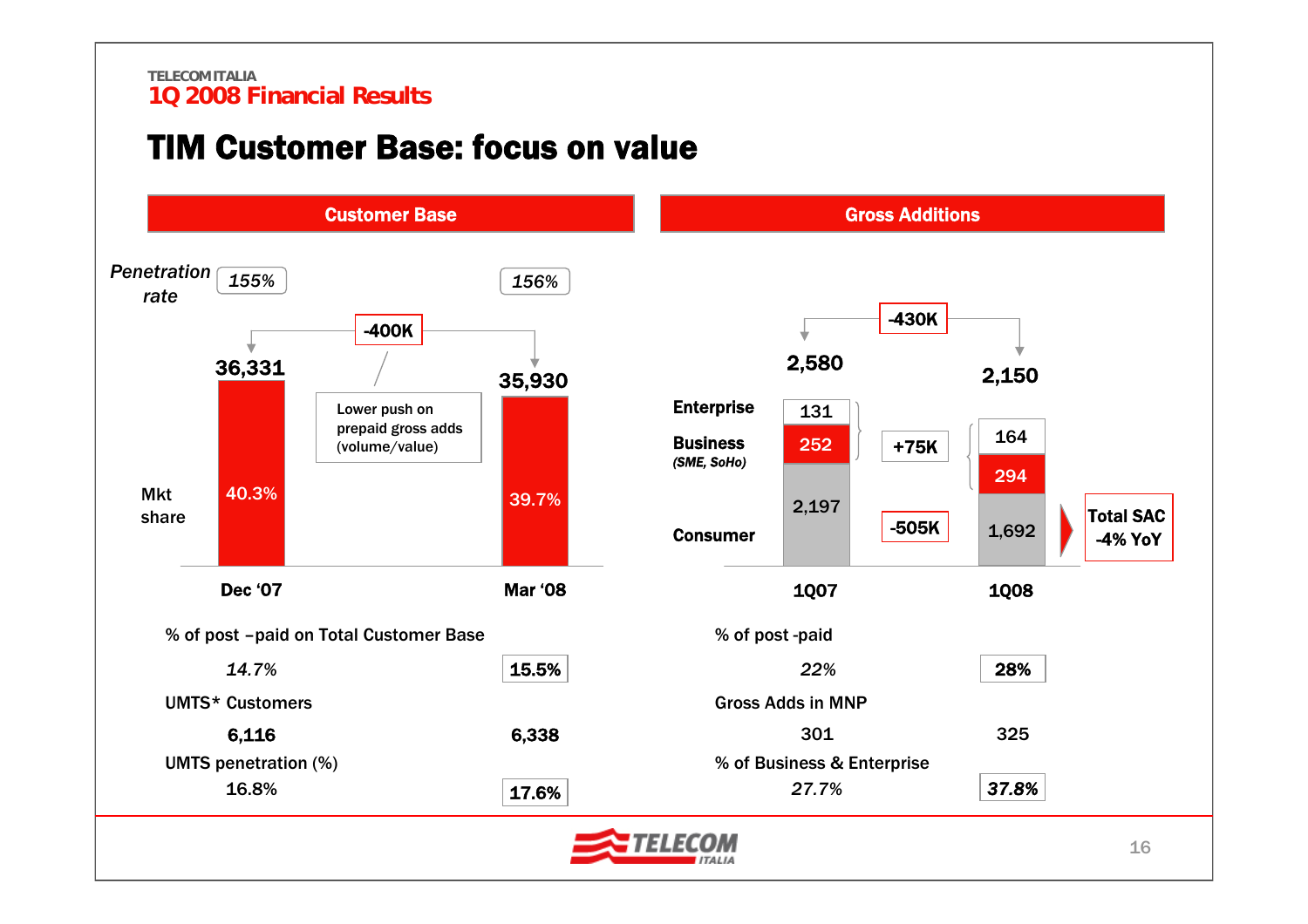## Defended leadership in most valuable market segments

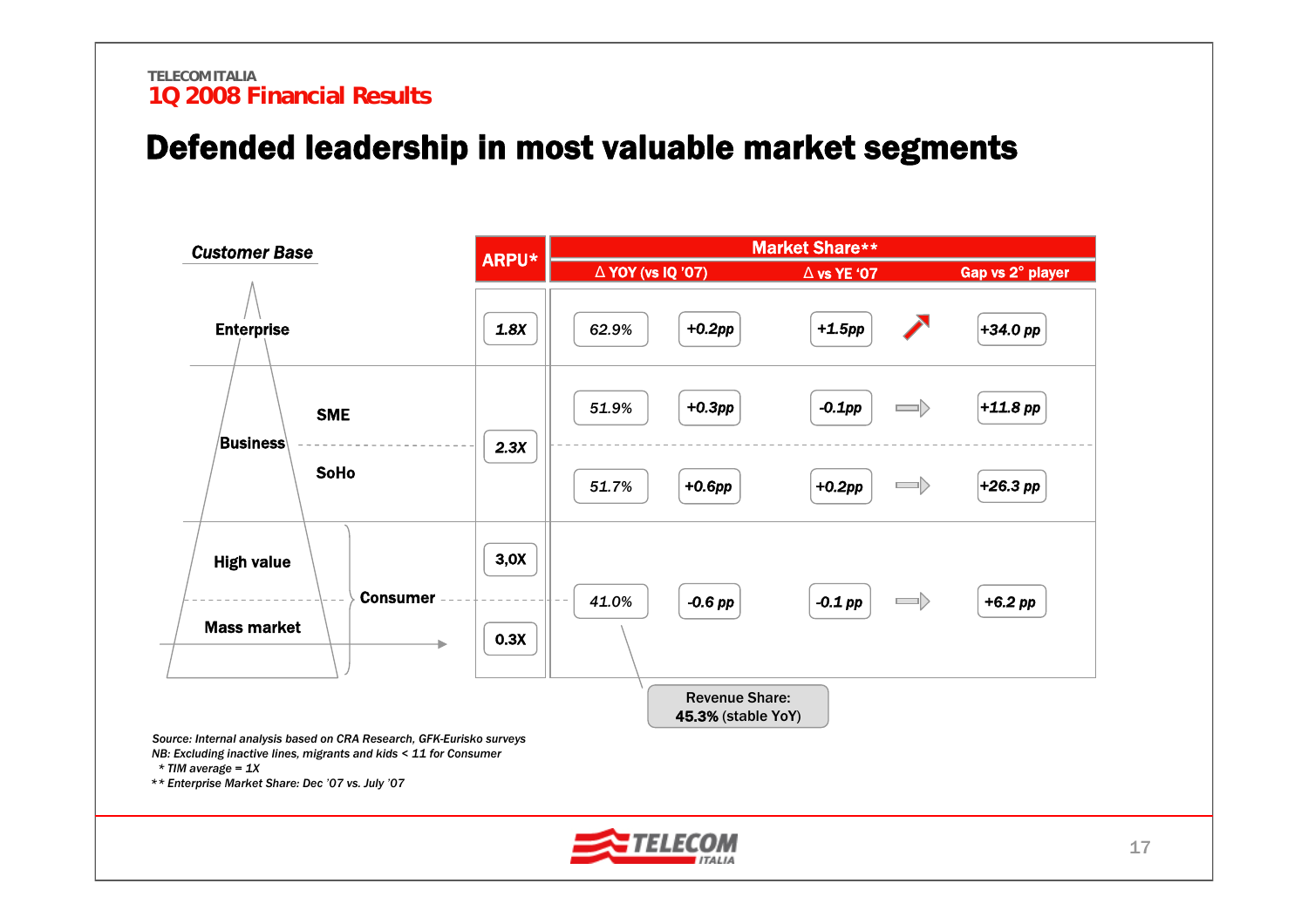## TIM Brand re-positioning

Goal: strengthen brand perception leveraging on empathy and emotion rather than perceived economic benefits of products and offers



▶ New Pay-Off: from the general statement "Vivere senza confini" (living without boundaries) to a more direct form "Tu, senza confini"(YOU, without boundaries)

### New Format

- Discontinuity and innovation attract attention and curiosity
- More emotions, lower focus on the "product" to encourage instictive behaviour as opposed to rationality
- ▶ Focus on the customer base to strengthen feeling of affiliation and move the Brand closer to customer needs



- ▶ On-air since March '08 the new format addresses youth/adults who value:
	- Innovation and discontinuity from the past and formats of other operators
	- ▶ Empathy: A brand closer to their wishes and aspirations
	- Identification: no celebrities but ordinary people in longed-for situations
	- ▶ "Humanization": Customers' needs are met through products & offers
	- ▶ Offers that are easy to understand

*\* GFK Eurisko April 2008 "qualitative" market research*

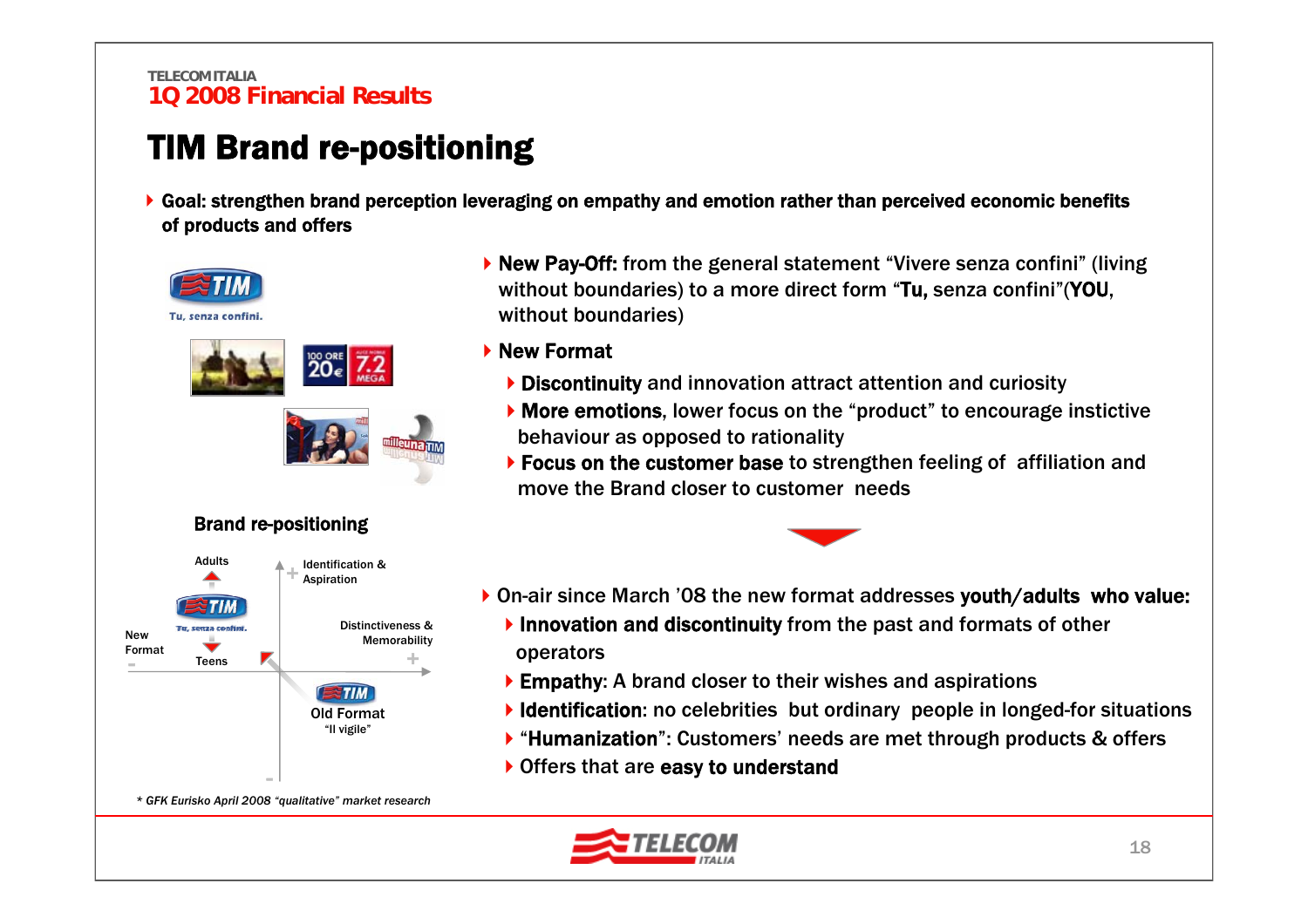### Domestic mobile: revenue analysis



19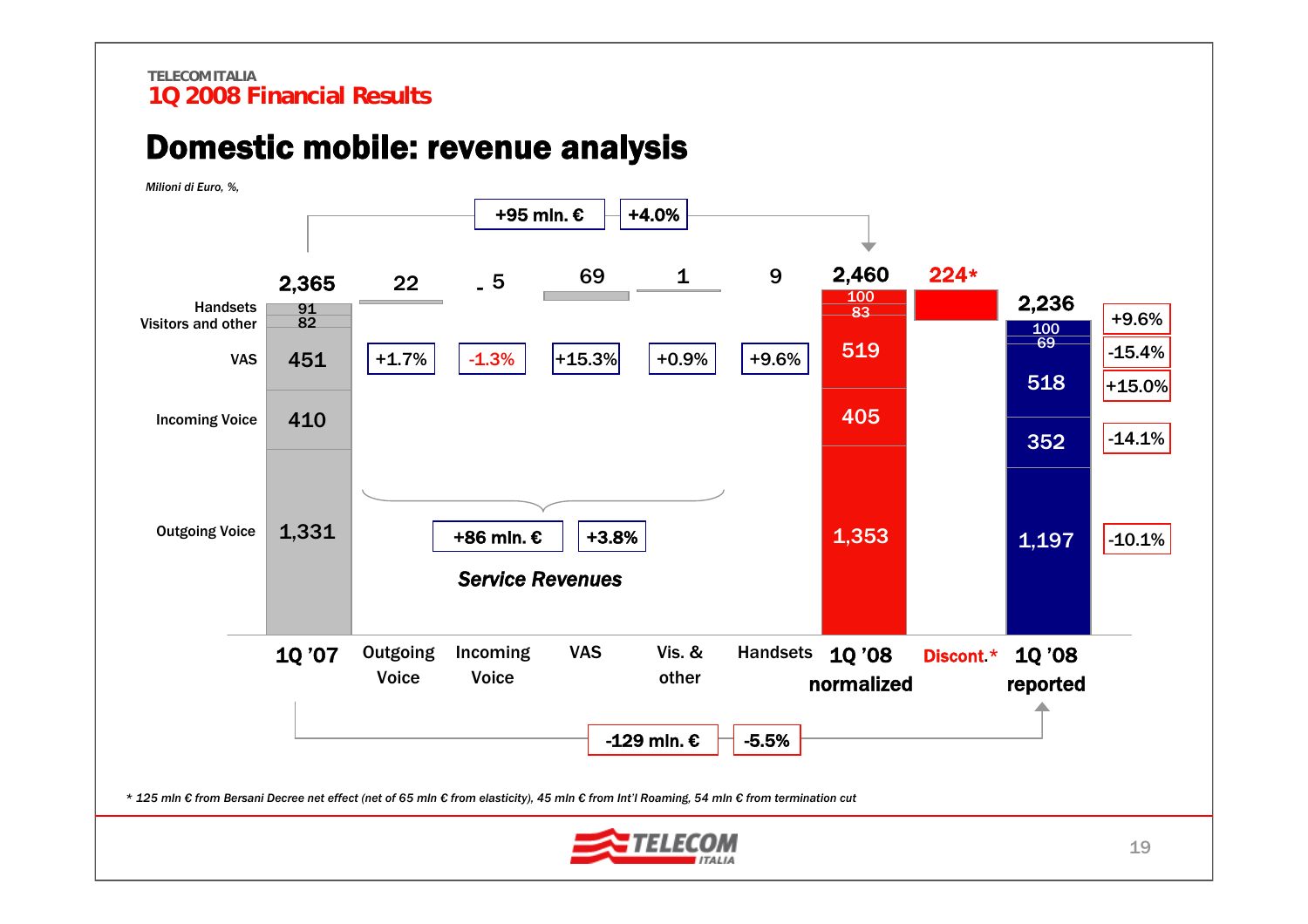## Domestic mobile: revenues breakup Retail/Wholesale

|                            |             |       | <b>Mobile Total</b> |            |                             |       |       | <b>Retail</b> |            |                            |      |                | Wholesale*    |            |                            |
|----------------------------|-------------|-------|---------------------|------------|-----------------------------|-------|-------|---------------|------------|----------------------------|------|----------------|---------------|------------|----------------------------|
|                            | 2008        | 2007  | $\Delta$ abs.       | $\Delta$ % | $\Lambda\%$<br>Normalized ^ | 2008  | 2007  | $\Delta$ abs. | $\Delta$ % | $\Delta\%$<br>Normalized ^ | 2008 | 2007           | $\Delta$ abs. | $\Delta$ % | $\Delta\%$<br>Normalized ^ |
|                            |             |       |                     |            |                             |       |       |               |            |                            |      |                |               |            |                            |
| Revenues (MIn $\epsilon$ ) | 2.236       | 2.365 | (129)               | (5,5)      | 4,0                         | 2.163 | 2.274 | (111)         | (4, 9)     | 4,3                        | 73   | 90             | (17)          | (19,3)     | (3,1)                      |
| <b>Services</b>            | 2.136       | 2.274 | (137)               | (6, 0)     | 3,8                         | 2.063 | 2.183 | (120)         | (5,5)      | 4,1                        | 73   | 90             | (17)          | (19,3)     | (3,1)                      |
| <b>Outgoing Voice</b>      | 1.197       | 1.331 | (134)               | (10,1)     |                             | 1.196 | 1.331 | (134)         | (10,1)     |                            | 1    | 1              | 0             | 14,9       |                            |
| <b>Fees</b>                | 86          | 235   | (149)               | (63,3)     |                             | 86    | 235   | (149)         | (63,3)     |                            | 0    | 0              | 0             | 44,7       |                            |
| o/w Recharge Fees          | $\mathbf 0$ | 145   | (145)               | (100, 0)   |                             | 0     | 145   | (145)         | (100, 0)   |                            |      |                |               |            |                            |
| Voice                      | 1.110       | 1.096 | 14,8                | 1,3        |                             | 1.110 | 1.095 | 14,7          | 1,3        |                            | 1    | 1              | 0             | 14,7       |                            |
| o/w Roaming                | 57          | 84    | (27)                | (32,6)     |                             | 57    | 84    | (28)          | (32, 8)    |                            | 0    | $\mathbf{0}$   | 0             | 63,9       |                            |
| <b>Incoming Voice</b>      | 352         | 410   | (58)                | (14,1)     |                             | 349   | 407   | (58)          | (14,2)     |                            | 3    | 3              | (0)           | (4,3)      |                            |
| <b>VAS</b>                 | 518         | 451   | 68                  | 15,0       |                             | 517   | 449   | 68            | 15,2       |                            | 1    | $\overline{2}$ | (1)           | (43, 6)    |                            |
| Visitors/Other             | 69          | 82    | (13)                | (15, 4)    |                             | 1     | (3)   | 4             | n.s.       |                            | 68   | 85             | (17)          | (19,5)     |                            |
| <b>Handsets</b>            | 100         | 91    | 9                   | 9,6        |                             | 100   | 91    | 9             | 9,6        |                            | 0    | 0              |               | n.s.       |                            |

*\* International Roaming, National Roaming H3G, Site Sharing, Access Fee OLO, transit charge, Other* 

*^ Net discontinuities: Impact DL Bersani (125 mln), F-M/SMS Tariff cut (54 mln), Reding (45 Mln of which Retail 32 Mln e Wholesale 13 Mln)*

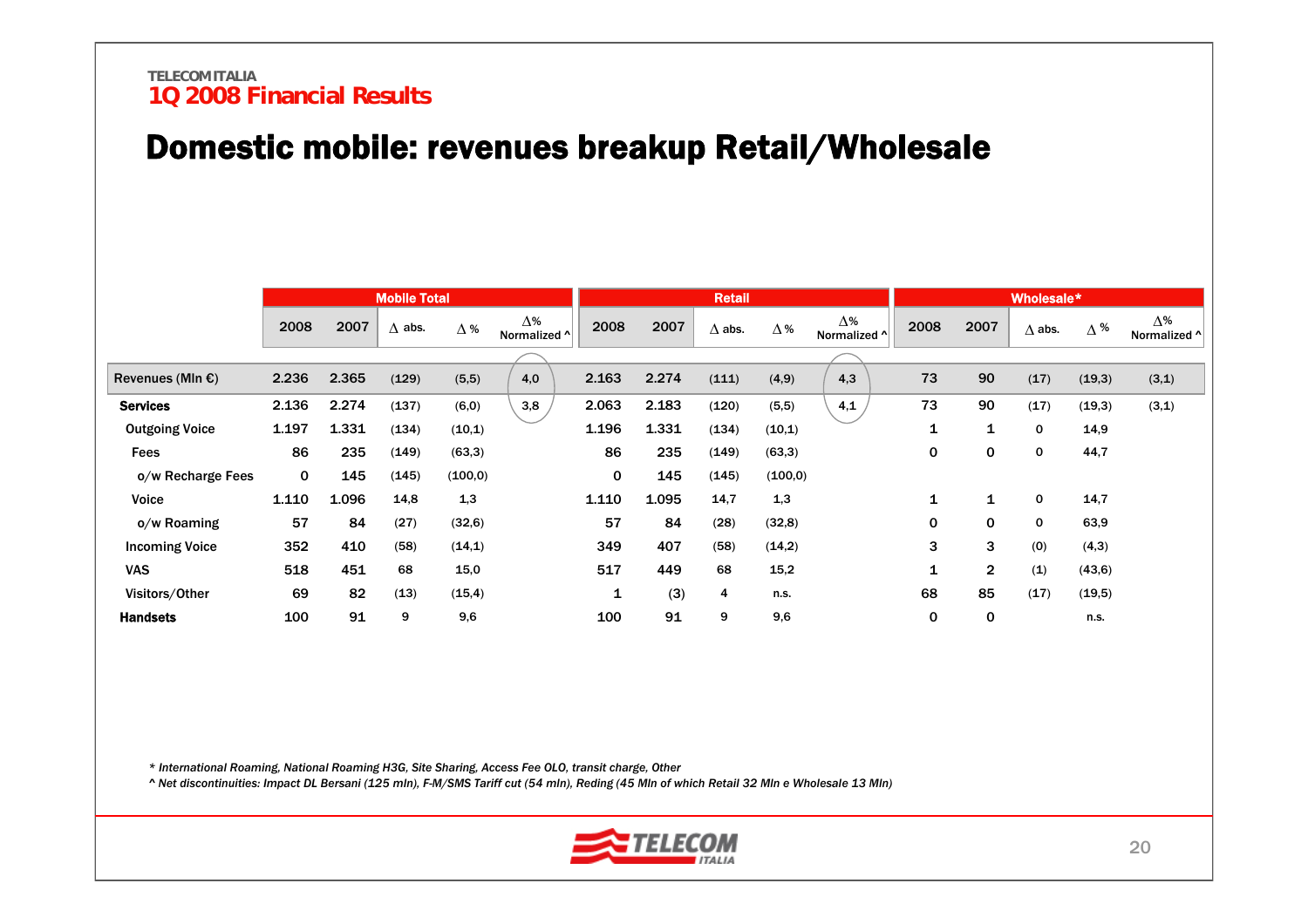### Domestic mobile: Retail Voice Traffic Performance

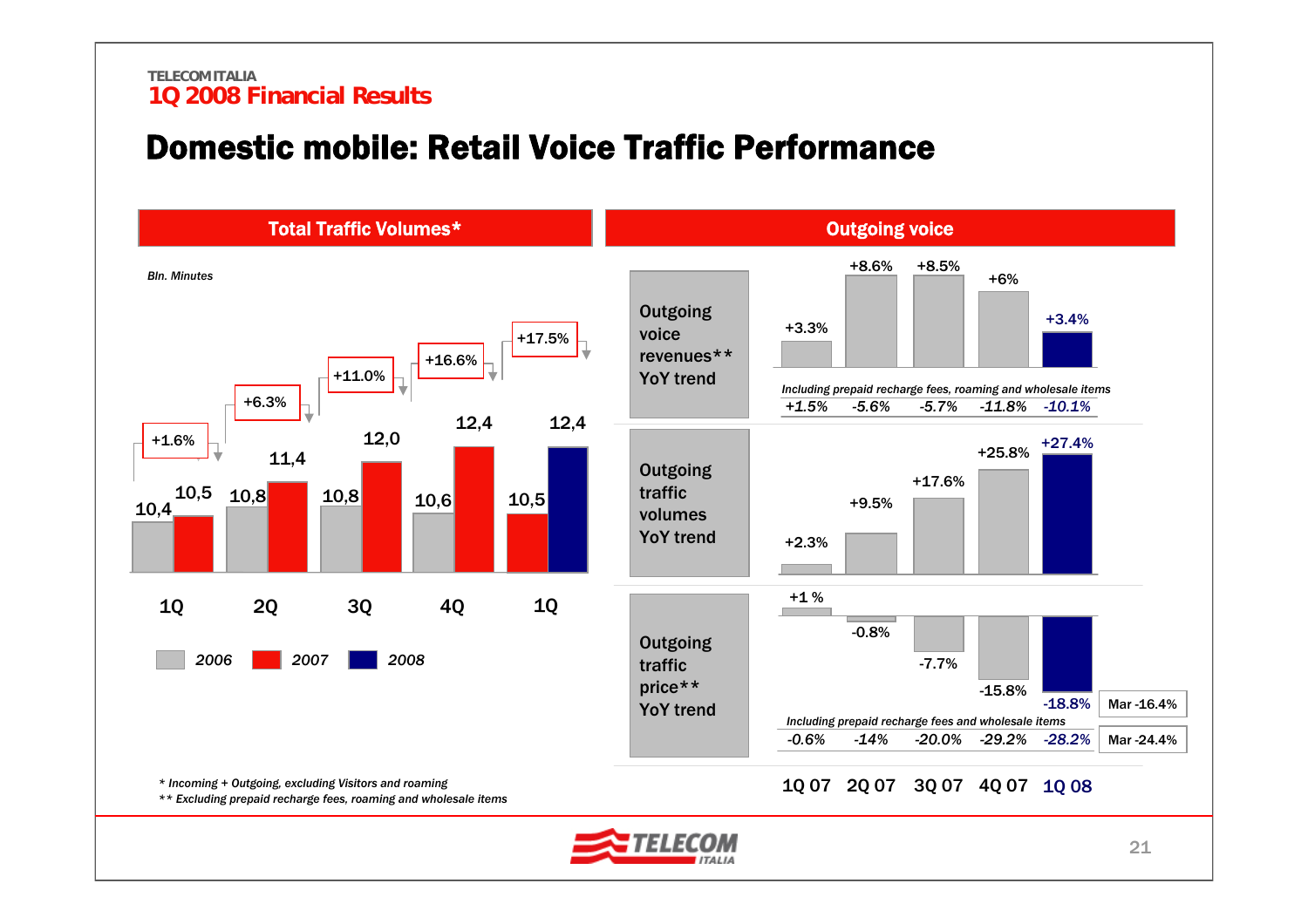

### Voice: TIM Community & High Valuable customers drive usage rebound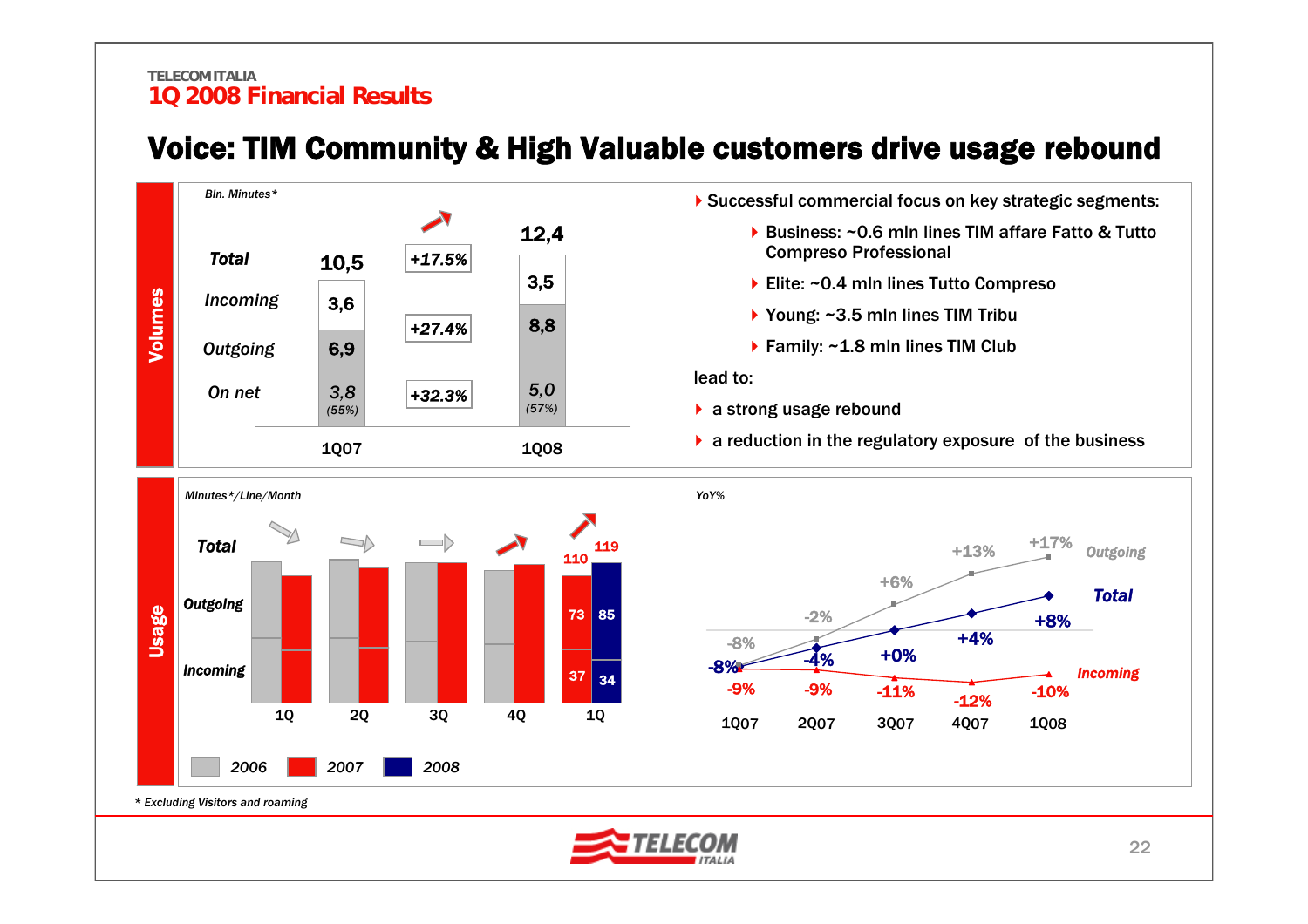## TIM Accelerates UMTS and Interactive VAS Penetration

![](_page_23_Figure_2.jpeg)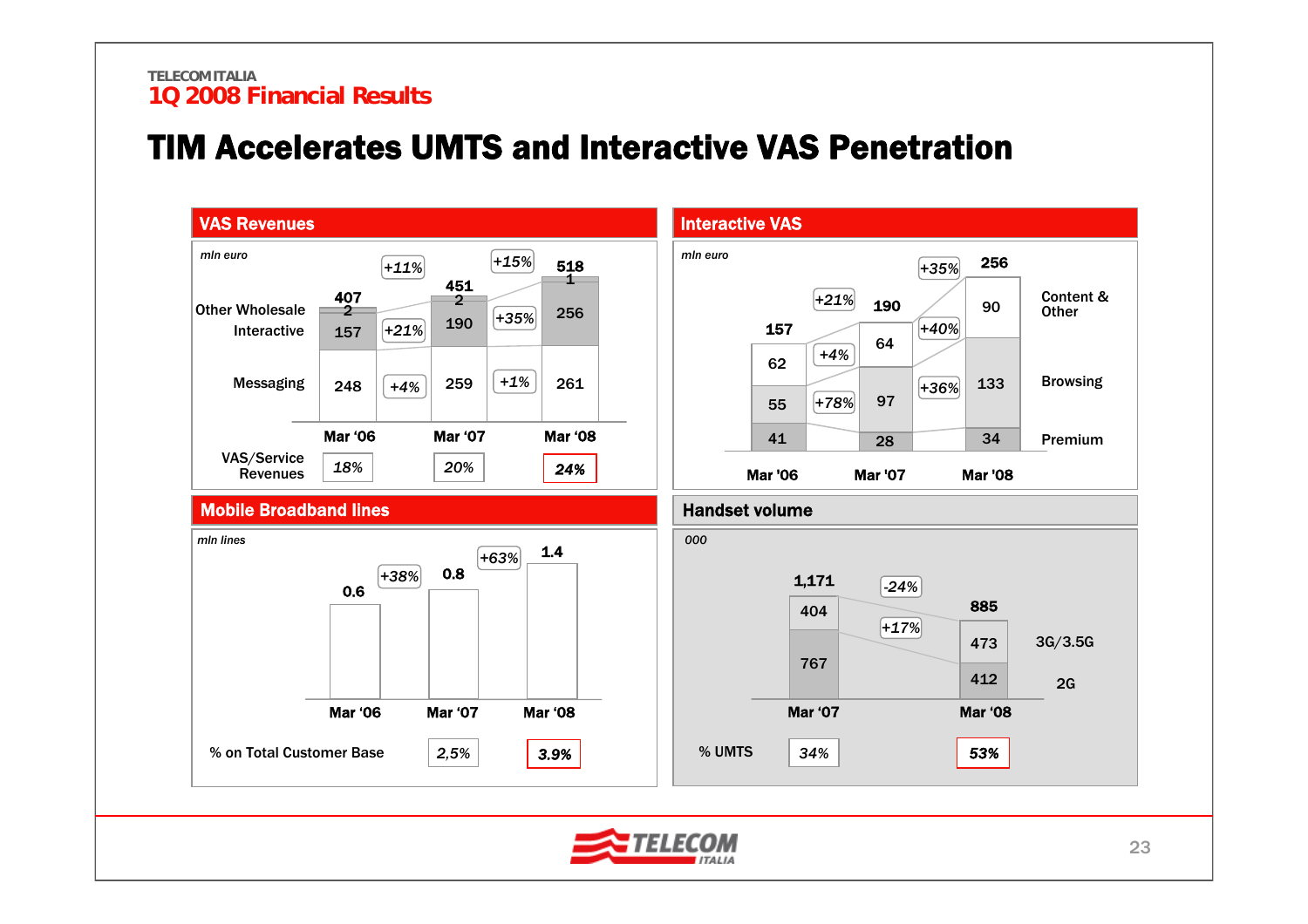## Agenda

### 1Q 2008 business performance:

### Domestic

- ▶ Fixed business performance
- Mobile business performance
- **▶ Costs Analysis**
- European BB: HanseNet + BBNED
- ▶ TIM Brasil
- ▶ Appendix

![](_page_24_Picture_10.jpeg)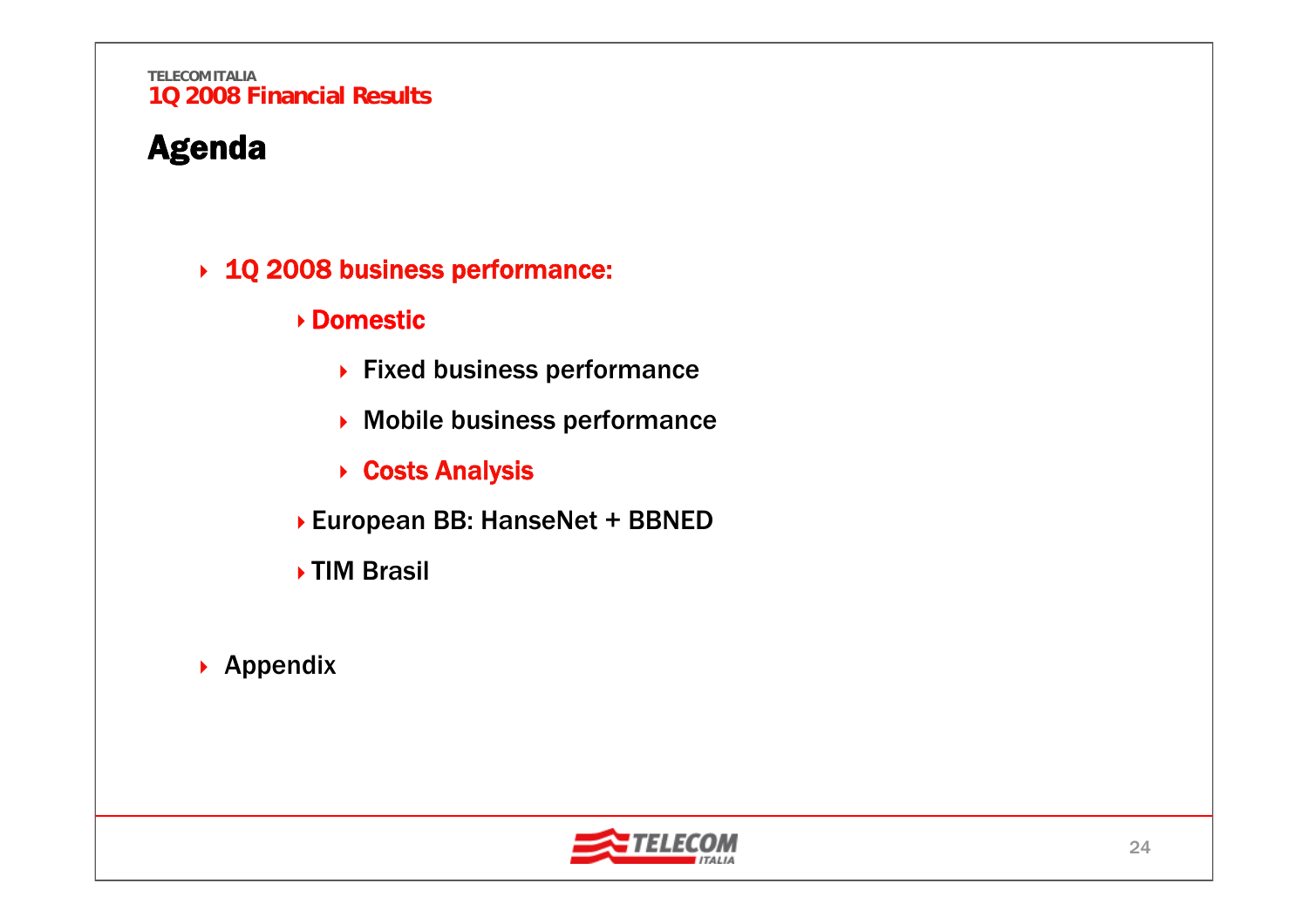## Domestic: cost analysis

*Reported Data; Mln €, %*

![](_page_25_Figure_3.jpeg)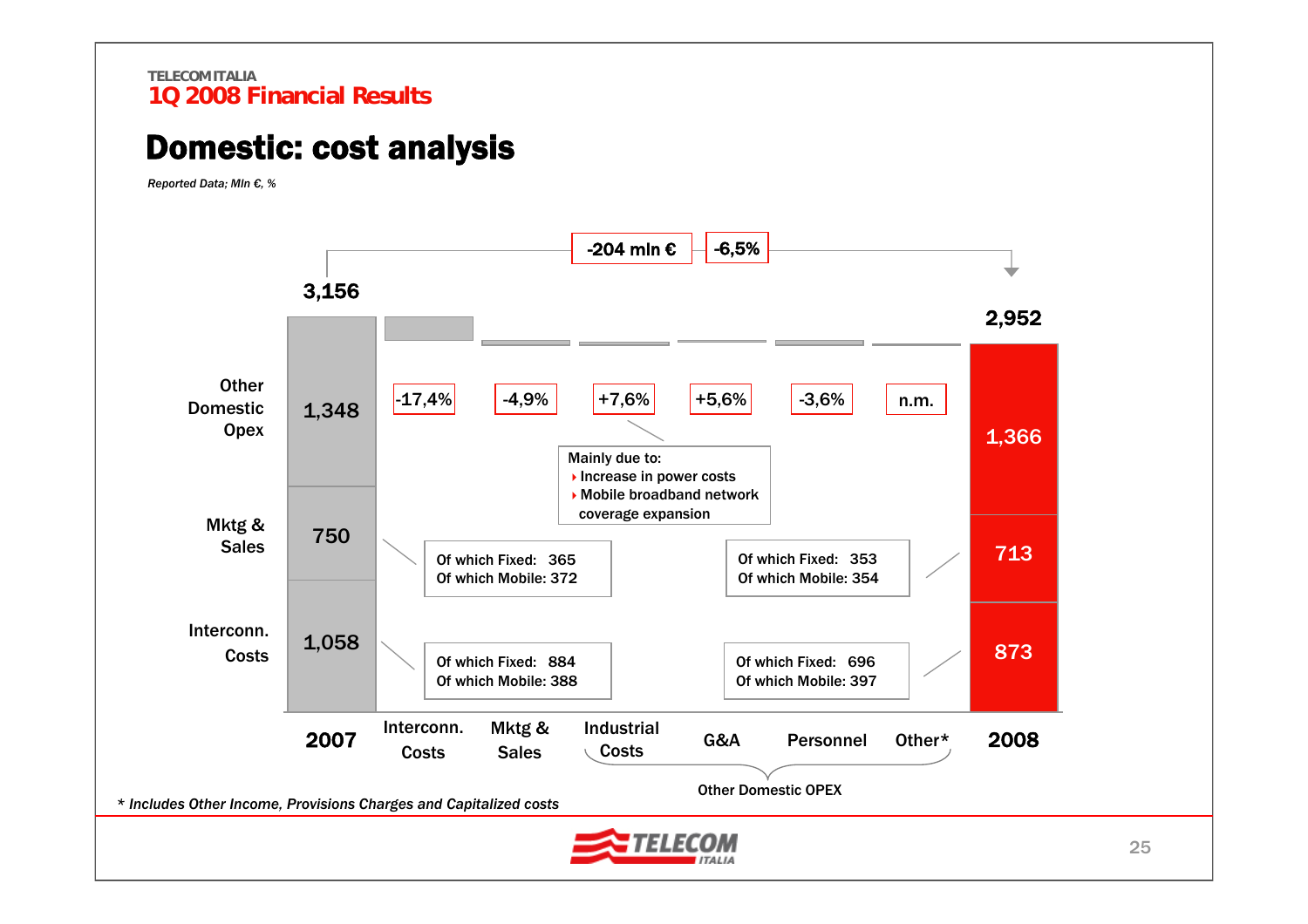## Agenda

1Q 2008 business performance:

Domestic

European BB: HanseNet + BBNED

**▶TIM Brasil** 

▶ Appendix

![](_page_26_Picture_7.jpeg)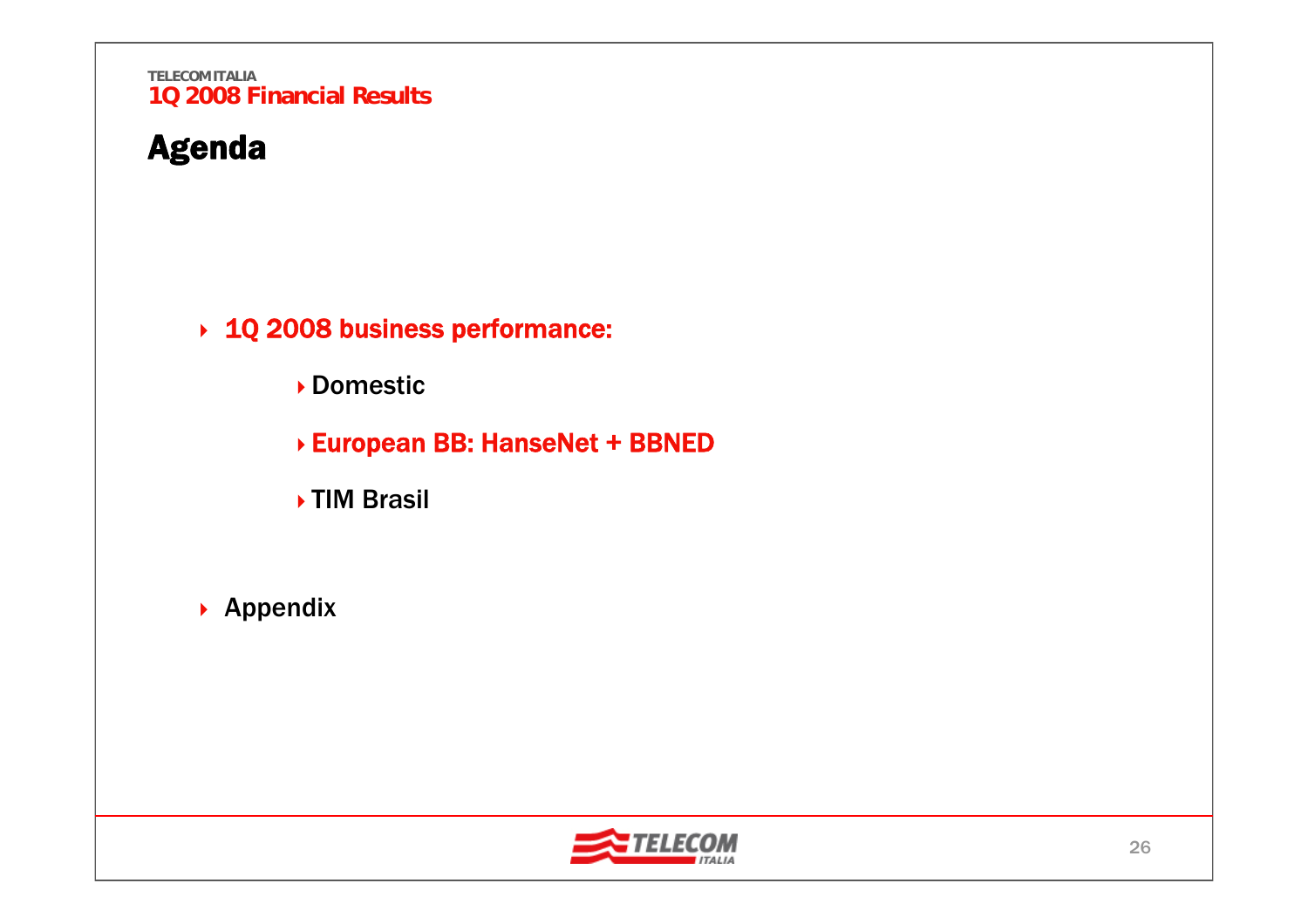## European Broadband: customer base evolution

![](_page_27_Figure_2.jpeg)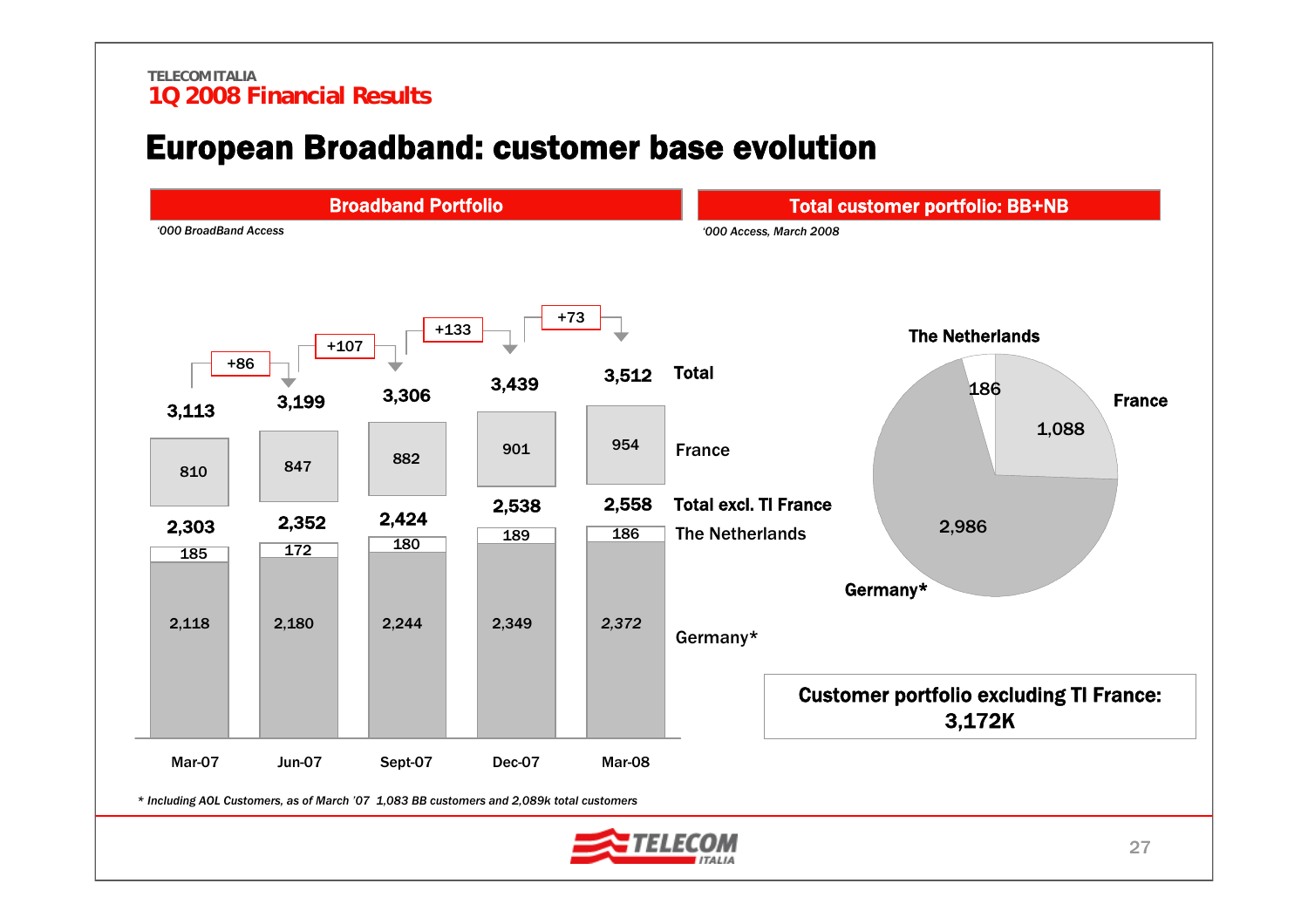## European BroadBand: main results by Country

*€ Mln,, 'OOO lines, %, Reported Data*

|                            |                        | Total European BB* |                         |               | of which HanseNet + AOL |                 |                         |              | of which BBNED                   |                         |                    |                         |
|----------------------------|------------------------|--------------------|-------------------------|---------------|-------------------------|-----------------|-------------------------|--------------|----------------------------------|-------------------------|--------------------|-------------------------|
|                            |                        | 10'08   10'07      | $\Delta$ Abs $\Delta\%$ |               |                         | $10'08$ $10'07$ | $\Delta$ Abs $\Delta\%$ |              | 10'08                            | 1Q'07                   |                    | $\Delta$ Abs $\Delta\%$ |
| <b>Revenues</b>            | 323                    | 216                |                         | $+107 +49.5%$ | 303                     | 198             | +105 +53.0%             |              | 20                               | 18                      |                    | $+2$ $+11.1%$           |
| <b>Ebitda</b>              | 61                     | 54                 | $+7$                    | $+13.0%$      | 59                      | 49              |                         | $+10$ +20.4% | $\overline{2}$                   | 5                       | $-3$               | $-60.0%$                |
| Ebitda margin              | 18.9%                  | 25.0%              | $-6.1$ pp               |               | 19.5%                   | 24.7%           | $-5.2$ pp               |              | 10.0%                            | 27.8%                   | $-17.8$ pp         |                         |
| <b>Ebit</b><br>Ebit margin | $6\phantom{1}$<br>1.9% | 22<br>10.2%        | $-16$<br>$-8.3$ pp      | -72.7%        | 10<br>3.3%              | 21<br>10.6%     | $-11$<br>$-7.3$ pp      | $-52.4%$     | $-4$<br>$-20.0%$                 | $\mathbf{1}$<br>5.6%    | $-5$<br>$-25.6$ pp | n.m.                    |
| Capex<br>% on revenues     | 100<br>31.0%           | 110<br>50.9%       | $-10$<br>$-19.9$ pp     |               | 97<br>32.0%             | 108<br>54.5%    | $-11$<br>$-22.5$ pp     |              | $\overline{\mathbf{3}}$<br>15.0% | $\overline{2}$<br>11.1% | $+1$<br>$+3.9$ pp  |                         |

*\* Pro-forma Data excluding TI France (discontinued operations)*

![](_page_28_Picture_5.jpeg)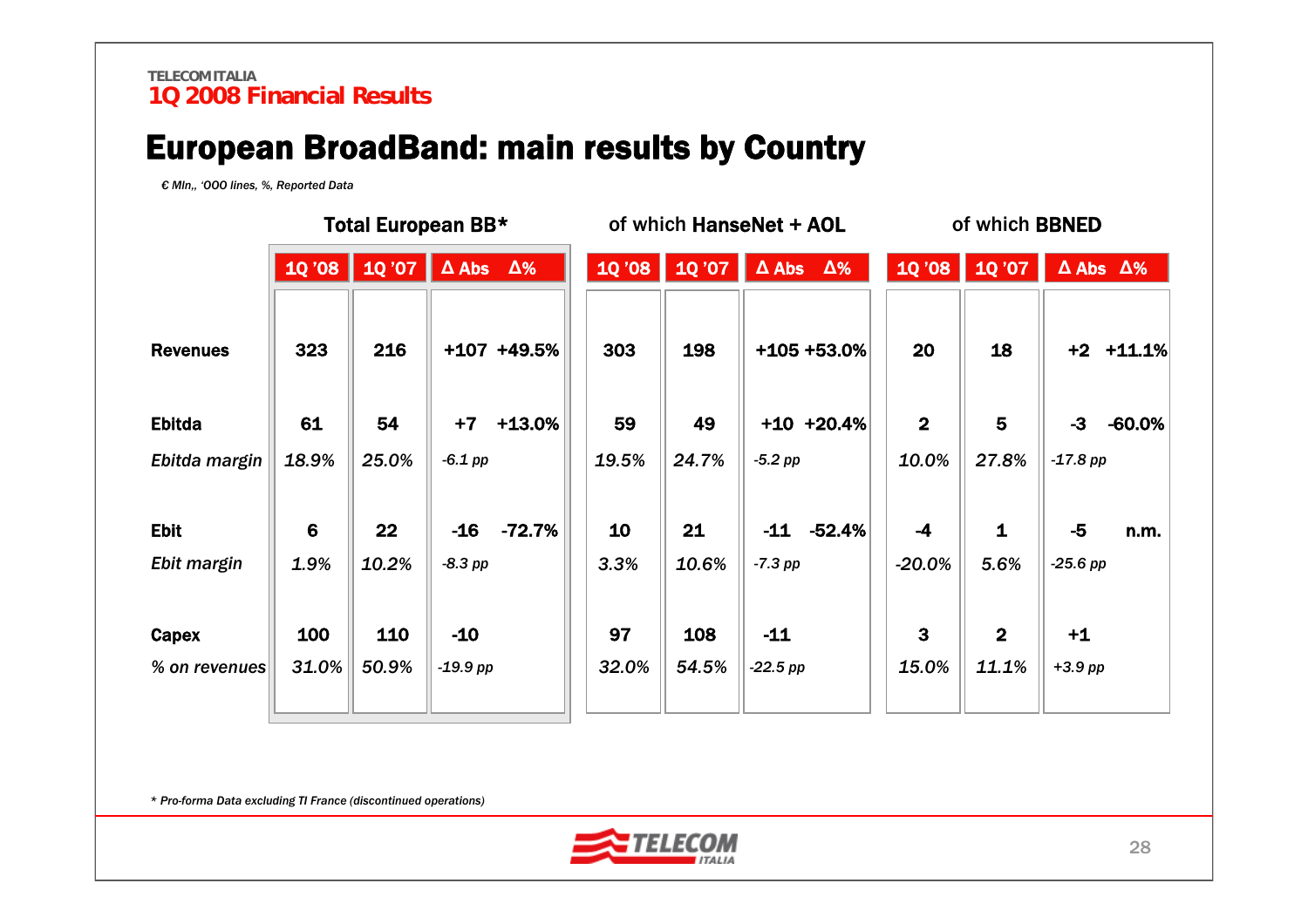## HanseNet: main results

| € MIn. %                   |               |              | <b>Reported Data</b> | <b>Organic Growth</b> |                       |            |  |
|----------------------------|---------------|--------------|----------------------|-----------------------|-----------------------|------------|--|
|                            | <b>10 '08</b> | 1Q '07       | $\pmb{\Delta}$       | $\Delta\%$            | $\pmb{\Delta}$        | $\Delta$ % |  |
| <b>Revenues</b>            | 303           | 198          | $+105$               | +53.0%                | $+37$                 | $+13.9%$   |  |
| <b>Ebitda</b><br>% on revs | 59<br>19.5%   | 49<br>24.7%  | $+10$<br>$-5.2 p.p.$ | $+20.4%$              | $+3$<br>$-1.6 p.p.$   | $+5.4%$    |  |
| Capex<br>% on revs         | 97<br>32.0%   | 108<br>54.5% | $-11$<br>$-22.5p.p.$ |                       | $-11$<br>$-22.5$ p.p. |            |  |

### Main economic performance drivers

- HanseNet maintained ∼13% market sh. ytd
- ▶ German market in 1Q was characterized by stronger than expected price competition
- $\blacktriangleright$  Higher than expected marketing and sales expenses

Price and gross margin pressure in Q1. Reference price dropped to 29.90€/month for a dual play flat-rate offer and led Alice customers to adopt new price plans more rapidly than expected

- ▶ For the rest of 2008 we expect ARPU and Gross Margin per customer to remain stable
- ▶ Reduction of churn through up-selling of AOL customers
- ▶ Higher customer service cost due to process reengineering which have improved quality to best in class performance (Answering rate from 84% in Dec to 91% in March) and which will generate cost efficiency in the following quarters

![](_page_29_Picture_11.jpeg)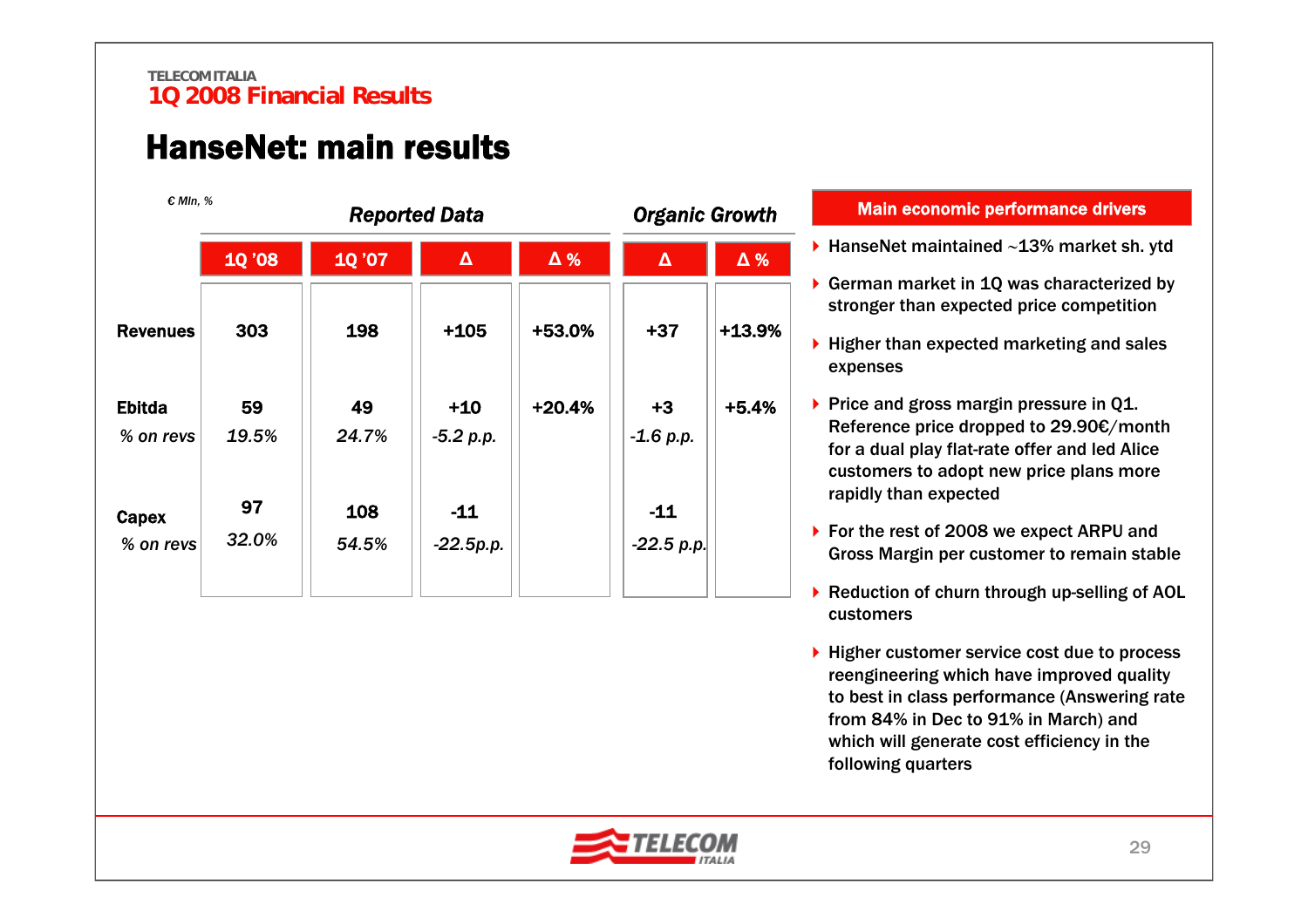## HanseNet: 1Q 08 progress on strategic priorities

| <b>Market Results</b>                                                                                                                                                                                                                                                                                                   | <b>Operational Excellence</b>                                                                                                                                                                                                                                                                                            |  |  |  |  |
|-------------------------------------------------------------------------------------------------------------------------------------------------------------------------------------------------------------------------------------------------------------------------------------------------------------------------|--------------------------------------------------------------------------------------------------------------------------------------------------------------------------------------------------------------------------------------------------------------------------------------------------------------------------|--|--|--|--|
| Gross adds continue in line with previous<br>quarter (253k); overall BB net growth suffered<br>from strong decline of AOL customers also<br>due to data cleaning after end of migration<br>• Mobile customer base increased from 329k<br>to 423k subscribers<br>▶ Brand awareness increased to 51%* vs. 46%<br>in Q4 07 | Since March service levels show strong<br>performance due to operational optimizations:<br>$\blacktriangleright$ Excellent hotline answering times<br>$\blacktriangleright$ Low activation backlogs (due to end of<br>delays from incumbent)<br>$\triangleright$ Substantial cost savings will be reached<br>starting Q2 |  |  |  |  |
| <b>Network Extension</b>                                                                                                                                                                                                                                                                                                | <b>Expected Profitability</b>                                                                                                                                                                                                                                                                                            |  |  |  |  |
| $\triangleright$ ULL coverage reached 68%, increase<br>from $\sim$ 60% in 2007 through 3 <sup>rd</sup> party<br>coverage (target $2008 - 70\%)$<br>▶ Roll-out of FTTB trial in selected area of<br><b>Hamburg</b>                                                                                                       | $\blacktriangleright$ Heavier price competition will negatively<br>impact 2008 EBITDA margin, target revised<br>to almost 24% from previously announced<br>$~26\%$                                                                                                                                                       |  |  |  |  |

*\* GFK Eurisko, February 2008*

![](_page_30_Picture_4.jpeg)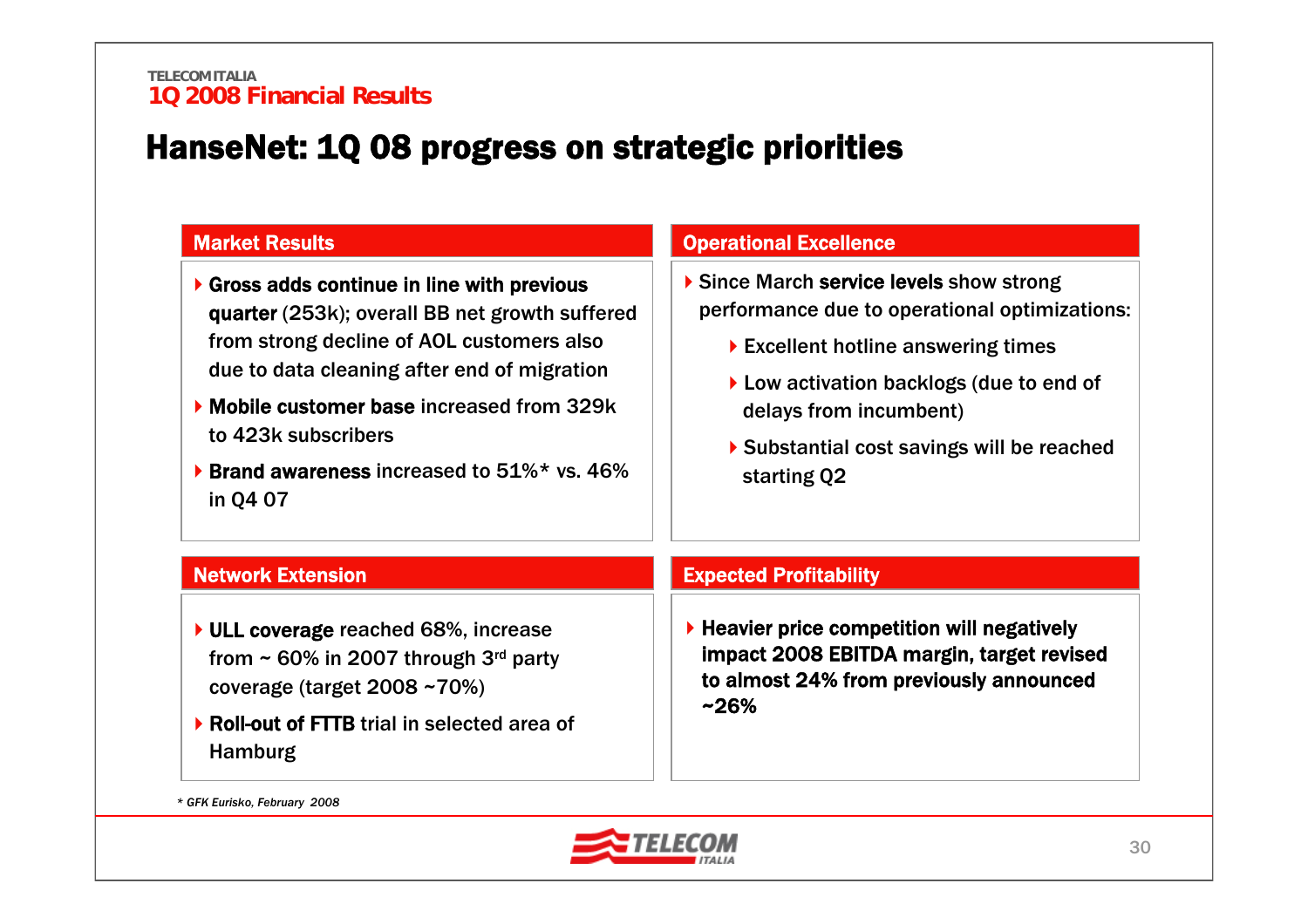## Agenda

→ 1Q 2008 business performance:

Domestic

▶ European BB: HanseNet + BBNED

TIM Brasil

▶ Appendix

![](_page_31_Picture_7.jpeg)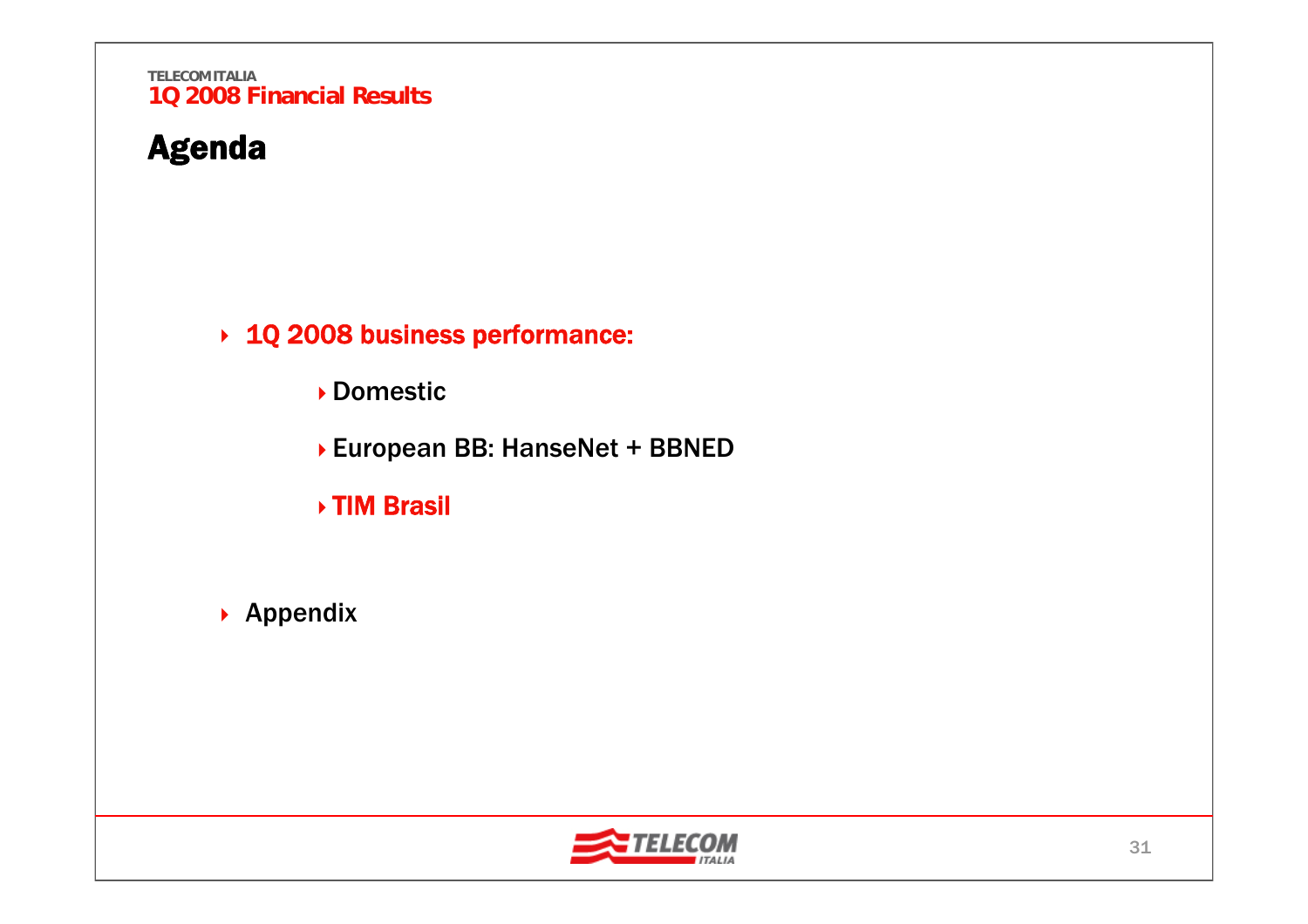## TIM Brasil: investing for the future

▶ Maintaining aspirational, innovative brand attributes

#### ▶ Marking the market

- ▶ Stable market share: 25.9% share in an increasingly competitive environment
- ▶ Leader in gross adds: ~26% share thanks to promotions on traffic and 'TIM-Chip only' sales
- ▶ Focus on high-end: post paid 20.8% of total lines vs competitors 18.6%
- Maintaining strong prepaid base through loyalty programs and development of low-income class model

### **▶ Developing wireless broadband**

- **Launch of 3G service in 8 major cities: 850 Mhz April 16th, 2.1 Ghz May 1st**
- ▶ Step ahead in TIM convergent offer through wireless broadband: speed upgrade 1-7Mbps is automatic, seamless and free of charge for all covered areas/enabled devices
- Innovation to encourage usage and revenue: VAS already at 8.1% of service revenues (+1.4 pp YoY)
- ▶ **Delivering on results:** 2008 company targets already factored in an increasingly competitive scenario, 1Q 08 slowdown has prompted remodeling of voice tariff plans and kick-off of fixed cost control plan
	- Revenues: 2008 target revision to ∼9% YoY organic growth
	- ▶ All other 2008 targets confirmed

![](_page_32_Picture_15.jpeg)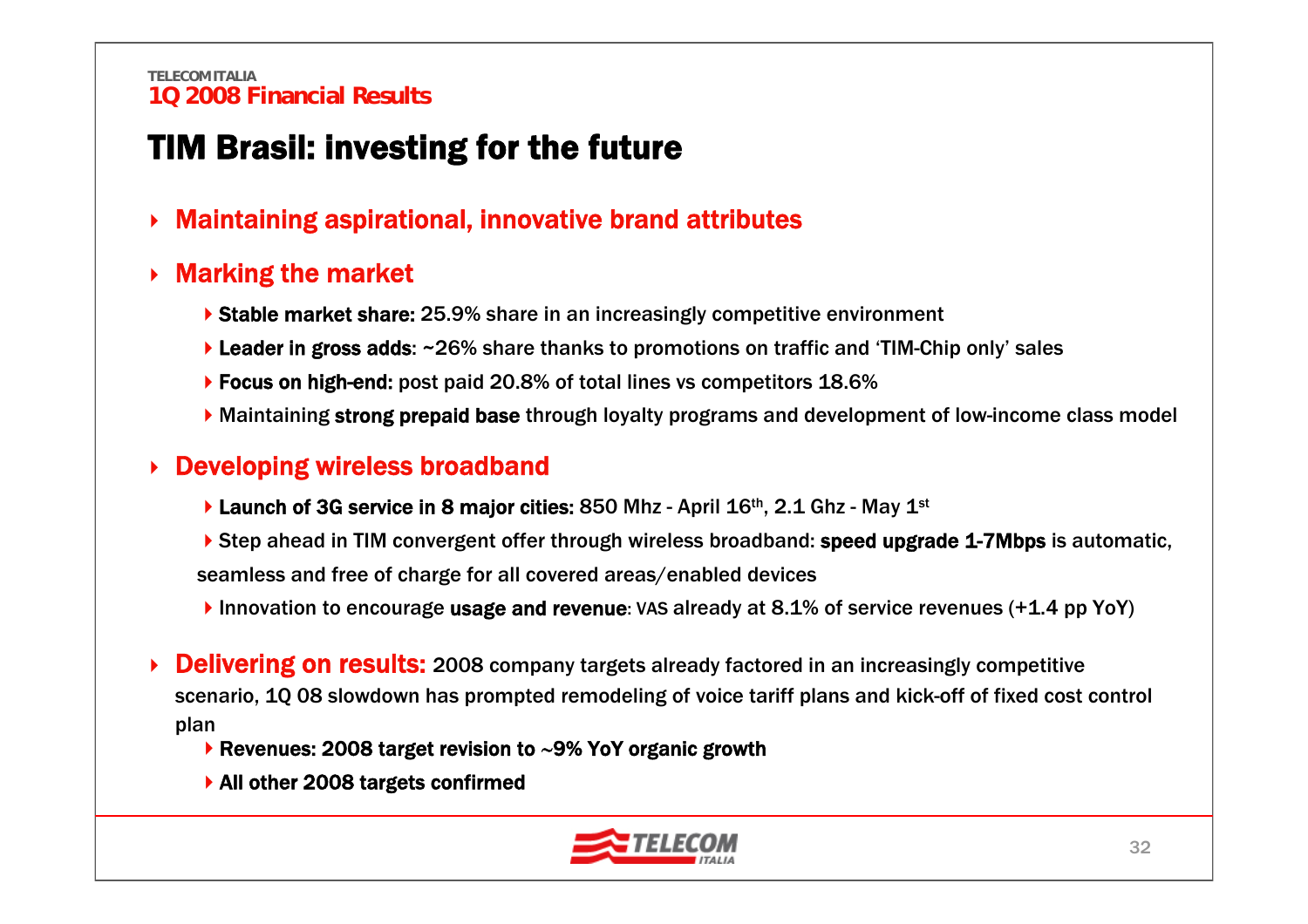## TIM Brasil: competitively marking the market

![](_page_33_Figure_2.jpeg)

- ▶ Strong mobile market: +35% YoY gross adds reaching +23.2% YoY total line growth fueled by:
	- ▶ Credit expansion and purchase power improvement
	- Increasing penetration of lower social class segments
	- ▶ Naked SIM-Card further enhance net addition
	- ▶ New technology / services
- Leading market performance: +22% YoY gross adds (∼26% share) totaling +23.7% YoY lines (25.9% share)
- $\blacktriangleright$  Push on segmented traffic promotions to:
	- Address post-paid target (20.8% total lines *vs.* 18.6% mkt average)
	- $\blacktriangleright$ Drive pre-paid penetration of new segments

*Source: ANATEL and company data*

![](_page_33_Picture_13.jpeg)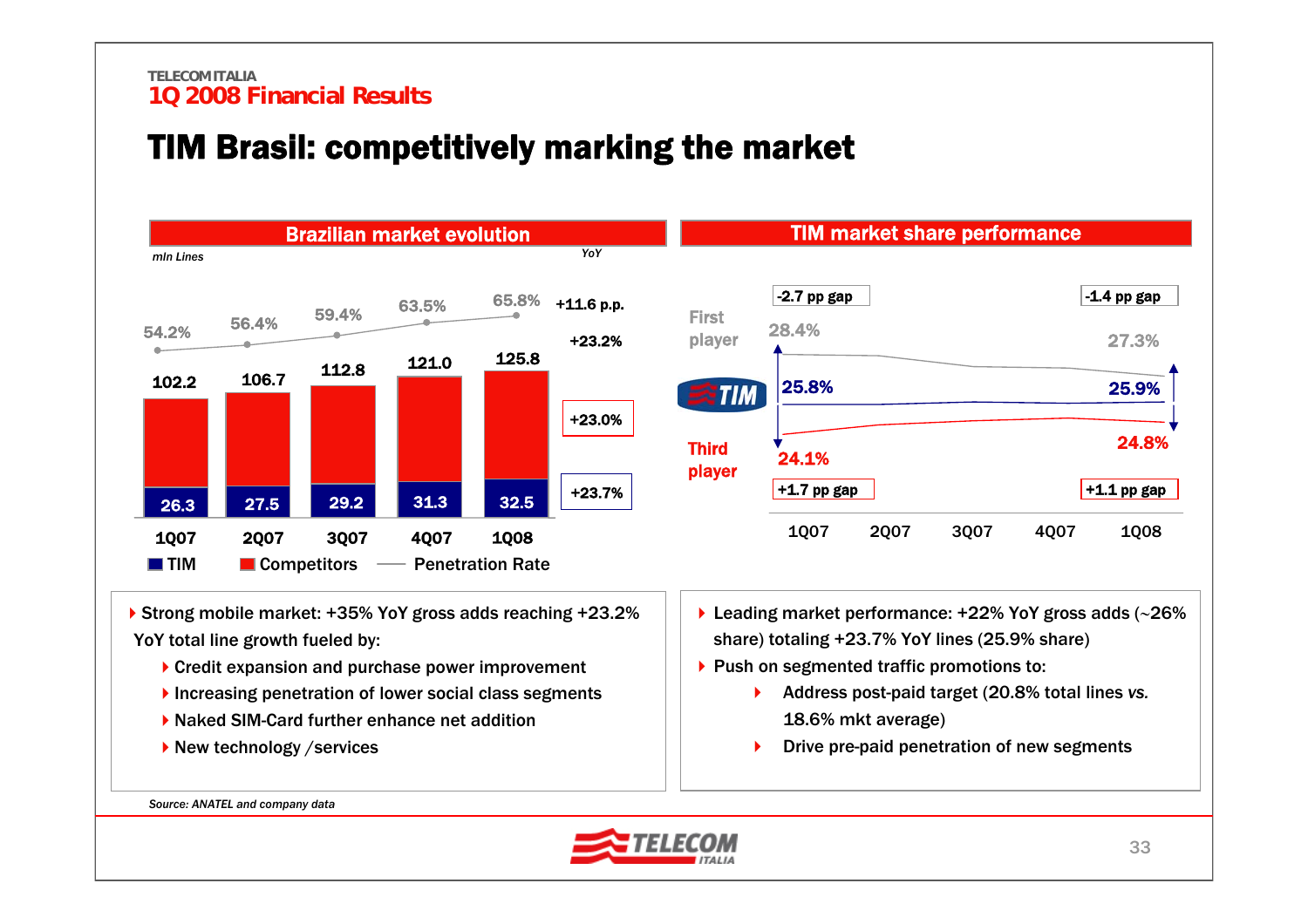## TIM Brasil: convergent offer roadmap

![](_page_34_Figure_2.jpeg)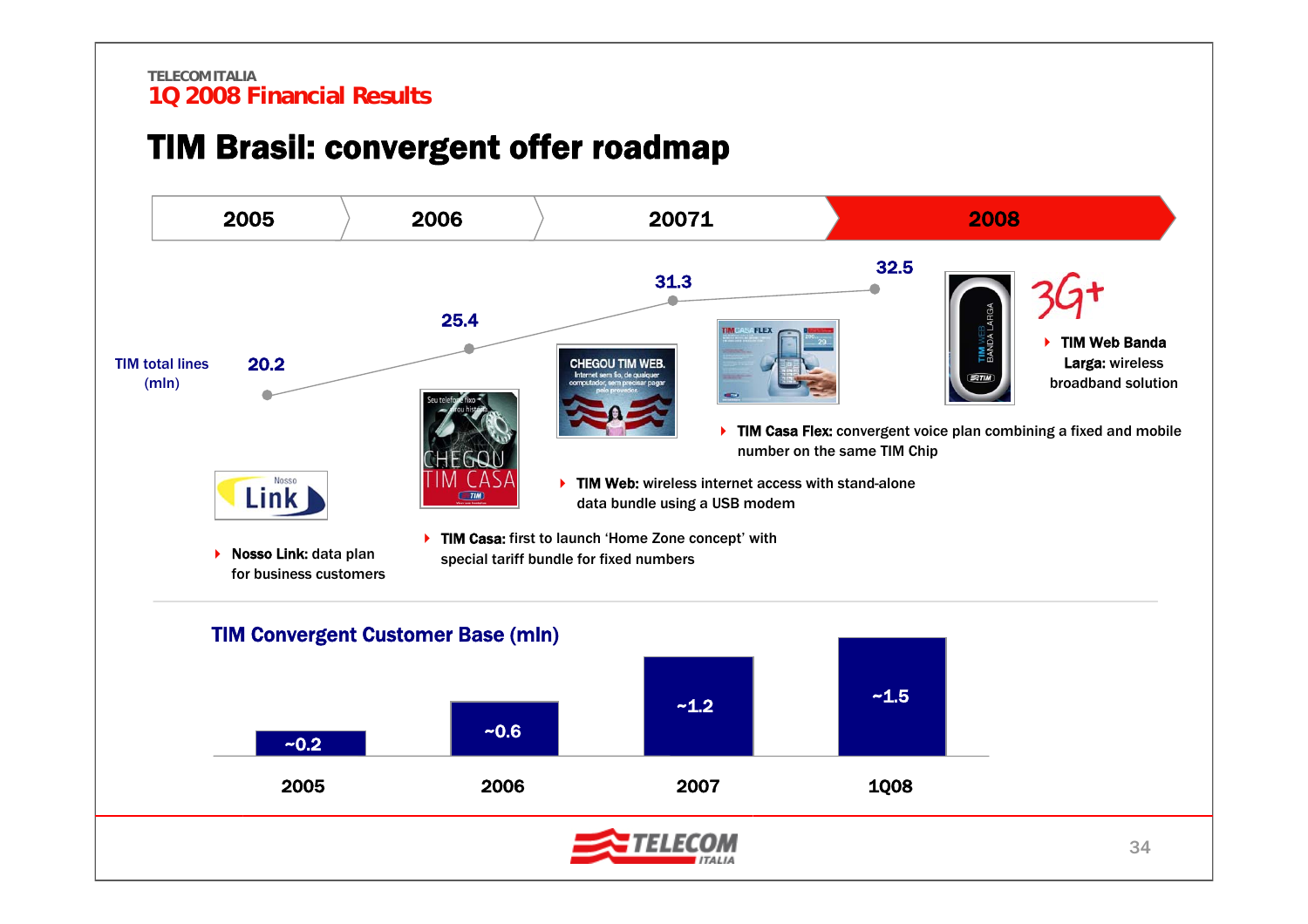## TIM Brasil: main results

*IAS/IFRS*

|                 |               | <b>Reported Data - Euro</b><br><b>Million Euro, %</b> |                                              |            |               |              | <b>Updated Targets</b><br><b>IAS</b> |            |                               |
|-----------------|---------------|-------------------------------------------------------|----------------------------------------------|------------|---------------|--------------|--------------------------------------|------------|-------------------------------|
|                 | <b>10 '08</b> | <b>10'07</b>                                          | $\Delta$ Abs                                 | $\Delta$ % | <b>10 '08</b> | <b>10'07</b> | $\Delta$ Abs                         | $\Delta\%$ | 2008                          |
| <b>REVENUES</b> | 1,224         | 1,100                                                 | $+124$                                       | $+11.3%$   | 3,183         | 3,040        | $+143$                               | $+4.7%$    | $~10\%$ YoY                   |
| <b>EBITDA</b>   | 242           | 269                                                   | $-27$                                        | $-10.0\%$  | 631           | 745          | $-114$                               | $-15.3%$   | organic                       |
| % on Revs       | 19.8%         | 24.5%                                                 | $-4.7 p.p.$                                  |            | 19.8%         | 24.5%        | $-4.7 p.p.$                          |            | >24% margin<br>confirmed      |
|                 |               |                                                       | impacted by exceptional<br>level of bad debt |            |               |              |                                      |            |                               |
| <b>EBIT</b>     | $-17$         | 16                                                    | $-33$                                        |            | $-45$         | 46           | $-91$                                |            |                               |
| % on Revs       | $-1.4%$       | 1.5%                                                  | $-2.9 p.p.$                                  |            | $-1.4%$       | 1.5%         | $-2.9 p.p.$                          |            |                               |
| <b>CAPEX</b>    | 139           | 116                                                   | $+23$                                        |            | 361           | 321          | $+40$                                |            | $\sim$ 1.5 bln $\epsilon$     |
| % on Revs       | 11.3%         | 10.6%                                                 | $+0.7 p.p.$                                  |            | 11.3%         | 10.6%        | $+0.7 p.p.$                          |            | Incl. 3G license<br>confirmed |
|                 |               |                                                       | 3G license cost to be<br>booked in 2Q 08     |            |               |              |                                      |            |                               |

![](_page_35_Picture_4.jpeg)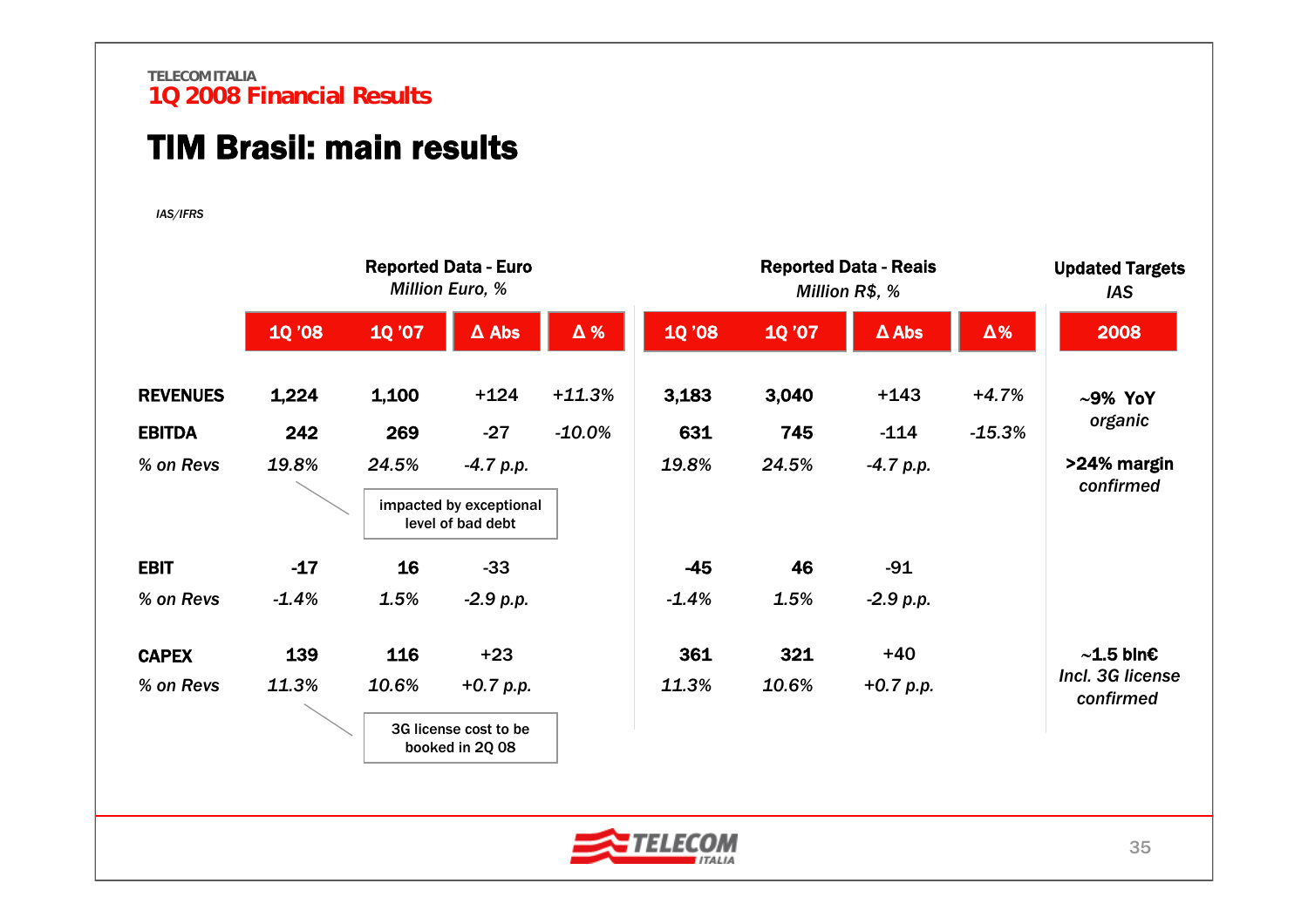## TIM Brasil: main performance drivers

#### *IAS/IFRS*

![](_page_36_Figure_3.jpeg)

### EBITDA – mln R\$ - and EBITDA margin

![](_page_36_Figure_5.jpeg)

- ▶ Promotions on traffic to drive on-net usage and M-F calls on a "hot spot" basis:
	- ▶ Outperforming market adds in target areas
	- ▶ Blended MOU up to 94 (+5% YoY), again above peer average
- ▶ Push on VAS and promote "education" on data in light of 3G+ launch *(April 16, 2008):* innovative services drive VAS up to 8.1% of service revs (+1.4 pp YoY)
- ▶ Lower handset revenues due to strong reduction in handset prices and lower volumes from 'TIM-Chip only' strategic focus on services

![](_page_36_Figure_11.jpeg)

- ▶ Commercial price aggressiveness as investment for the future
	- $\rightarrow$  + interconnection expenses from strong outbound traffic increase
	- $\rightarrow$  + VAS content and web promotions driving to 3G
	- ▶ SAC through balance of improved commissions policy and subsidy focus on value customers
- $\triangleright$  Bad Debt exceptional increase (9.0% of service revs; +2.9 pp) from aggressive 2H 07 acquisition campaign via telesales channel

increased control against frauds had led to disconnection "bad credit" postpaid lines

2008 bad debt back to historical levels (∼6% of service revs) thanks to new rules implemented in telesales process and stricter credit analysis

![](_page_36_Picture_19.jpeg)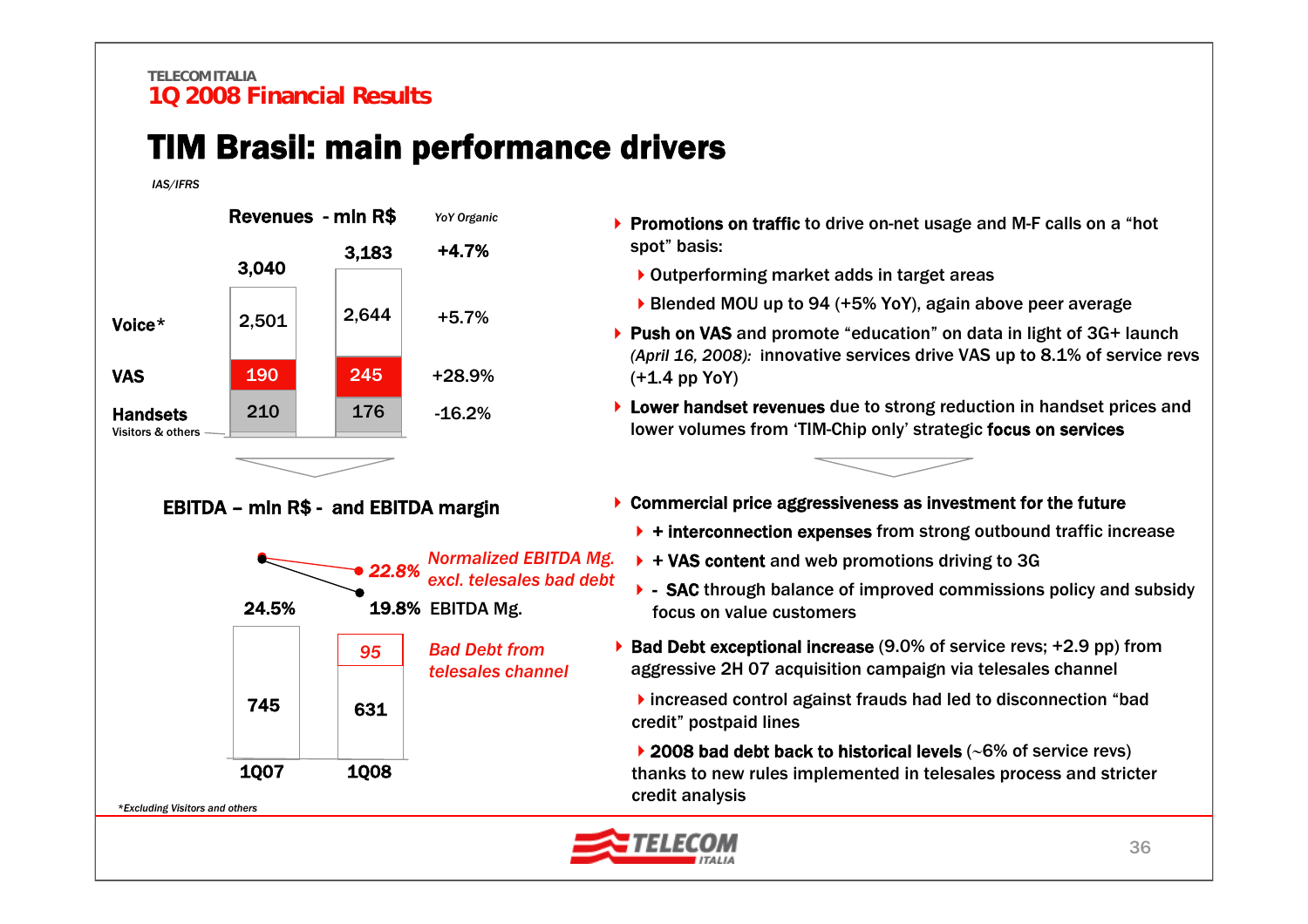## Agenda

▶ 1Q 2008 business performance:

Domestic

▶ European BB: HanseNet + BBNED

**▶TIM Brasil** 

▶ Appendix

![](_page_37_Picture_7.jpeg)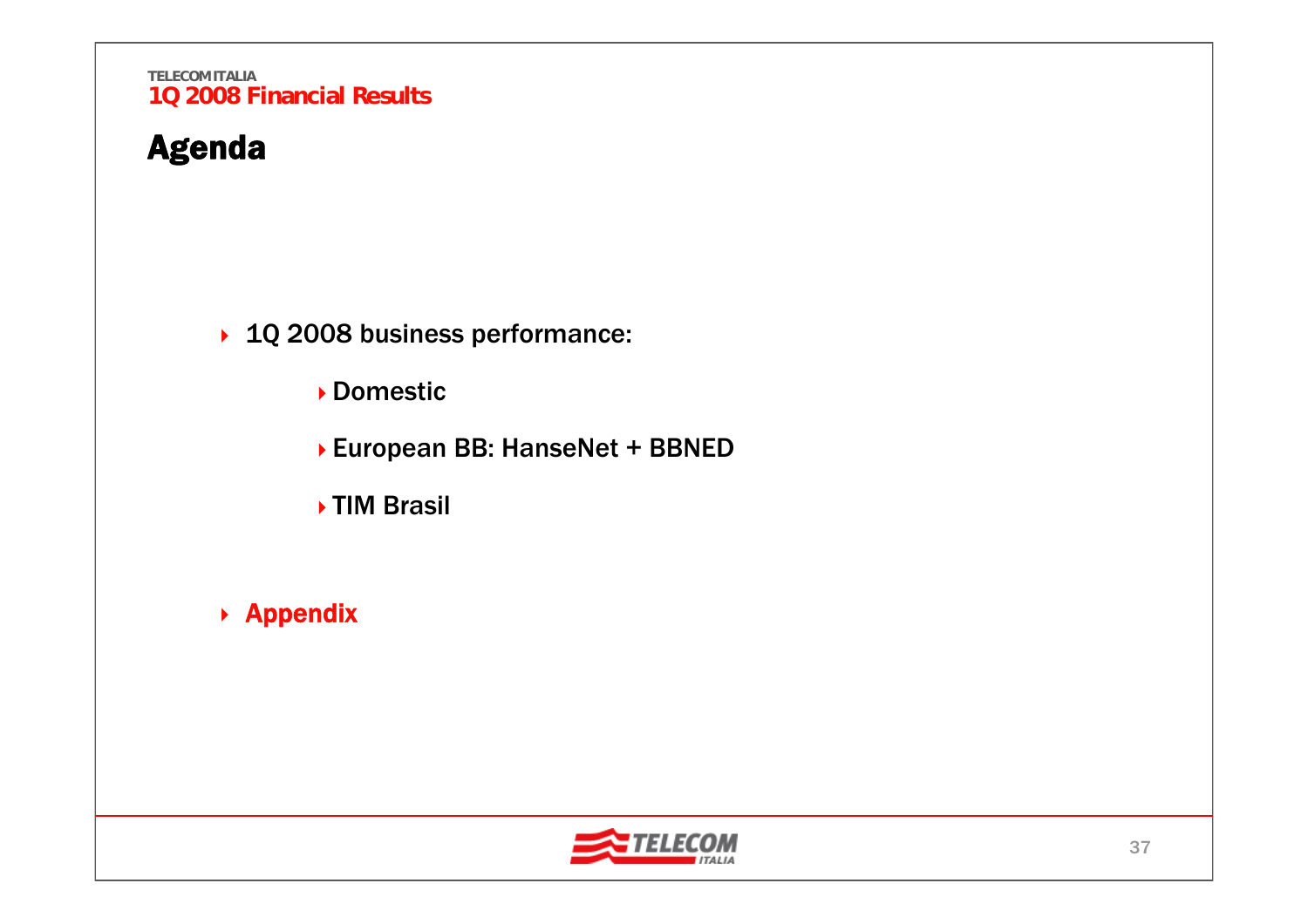## TI Group: Main Results – Organic Trend

![](_page_38_Figure_2.jpeg)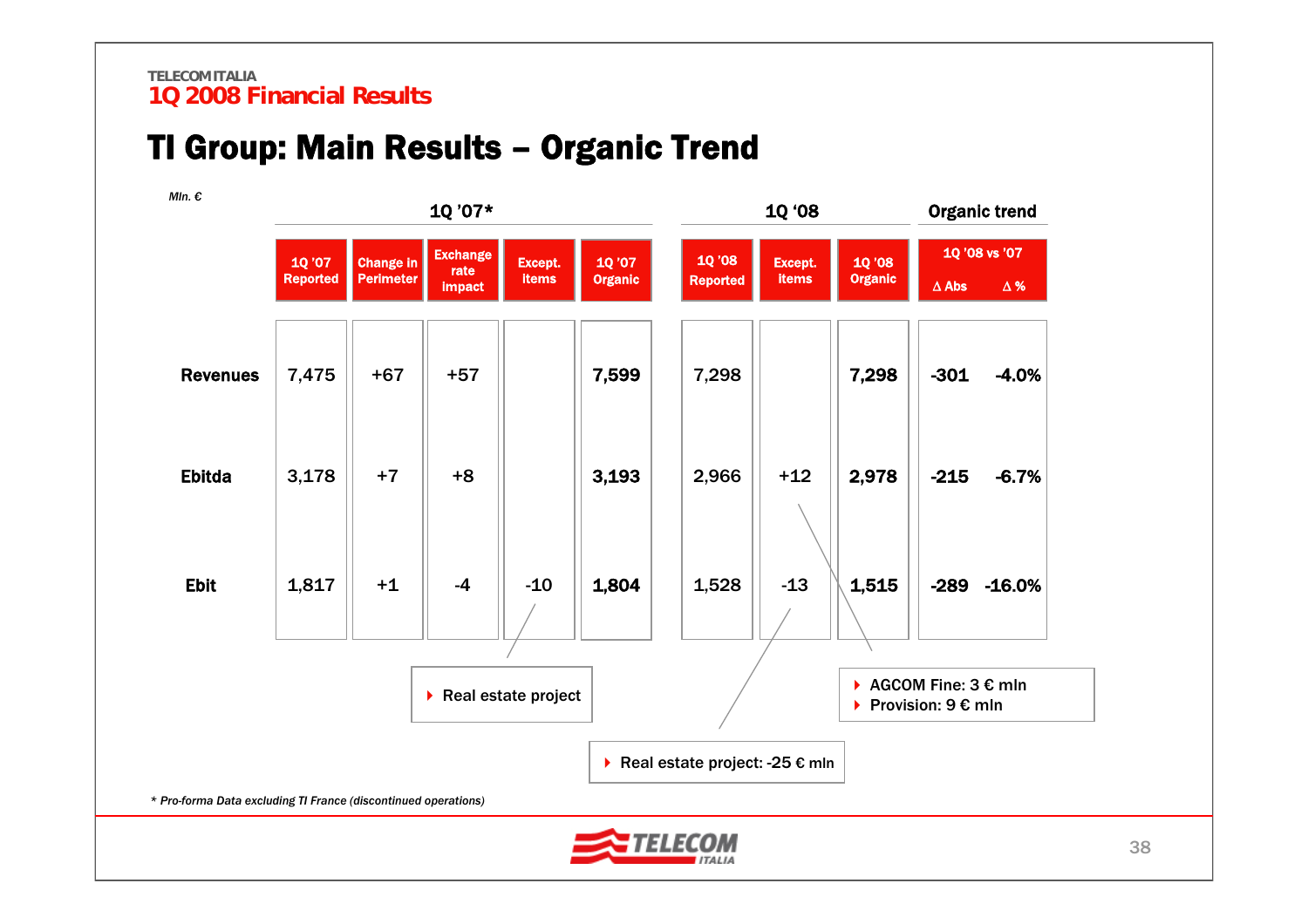## Domestic: Main Results – Organic Trend

![](_page_39_Figure_2.jpeg)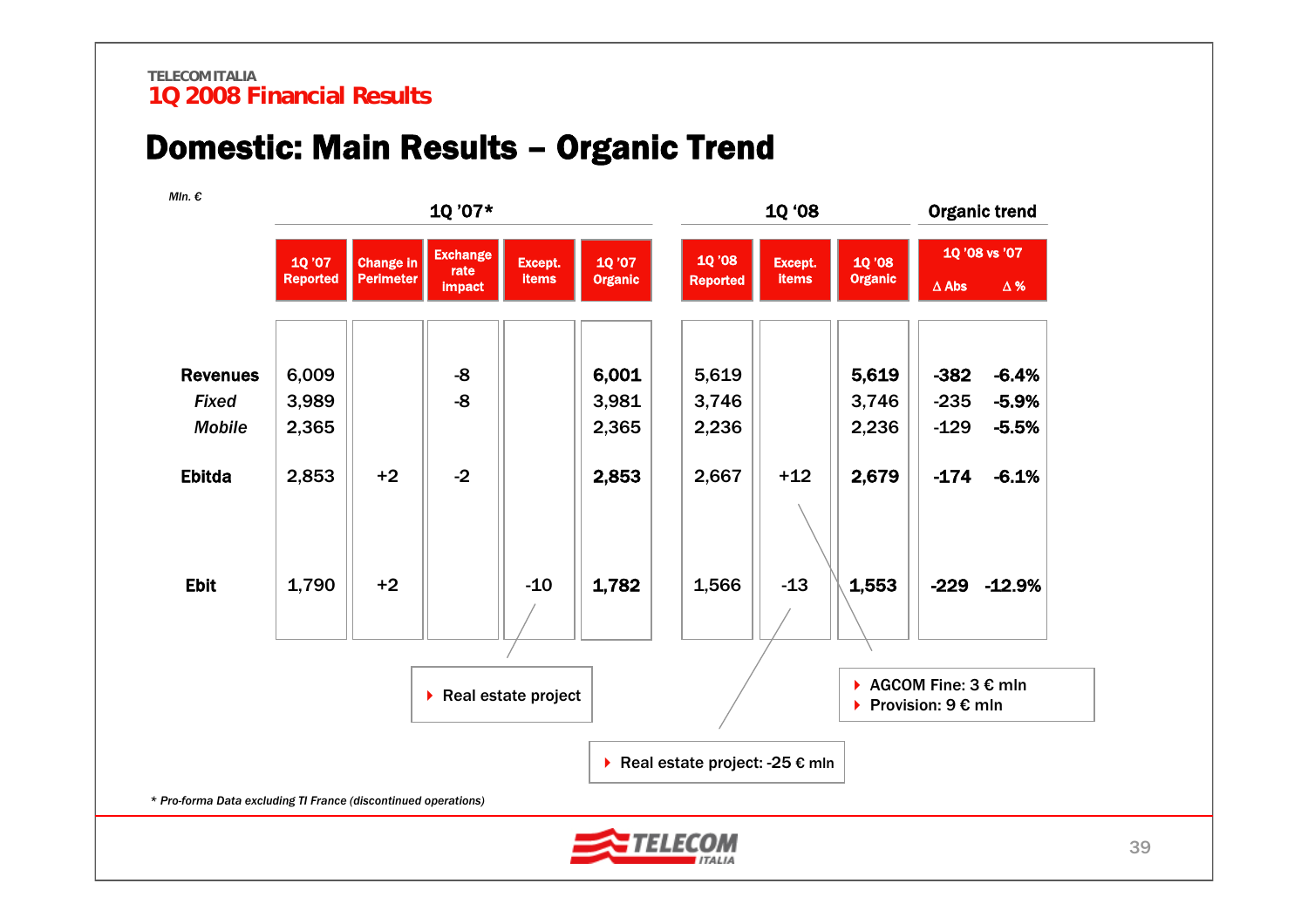## OLO Fixed Access lines

|                                    | <b>IQ 07</b>   | <b>IH 07</b>   | 9M 07                    | 2007                     | <b>1008</b> |
|------------------------------------|----------------|----------------|--------------------------|--------------------------|-------------|
| '000 access                        |                |                |                          |                          |             |
| OLO Access (on TI infrastructure)* |                |                |                          |                          |             |
| <b>ULL</b>                         | 1,967          | 2,322          | 2,521                    | 2,930                    | 3,218       |
| <b>Virtual ULL</b>                 | 357            | 327            | 250                      | 178                      | 147         |
| Shared Access (ADSL)**             | 288            | 279            | 260                      | 244                      | 232         |
| <b>WLR</b>                         | $\blacksquare$ | $\blacksquare$ | $\overline{\phantom{a}}$ | $\overline{\phantom{a}}$ | 77          |

*\* Restated (change in data mining systems)* 

*\*\* Included in TI Retail Access*

![](_page_40_Picture_5.jpeg)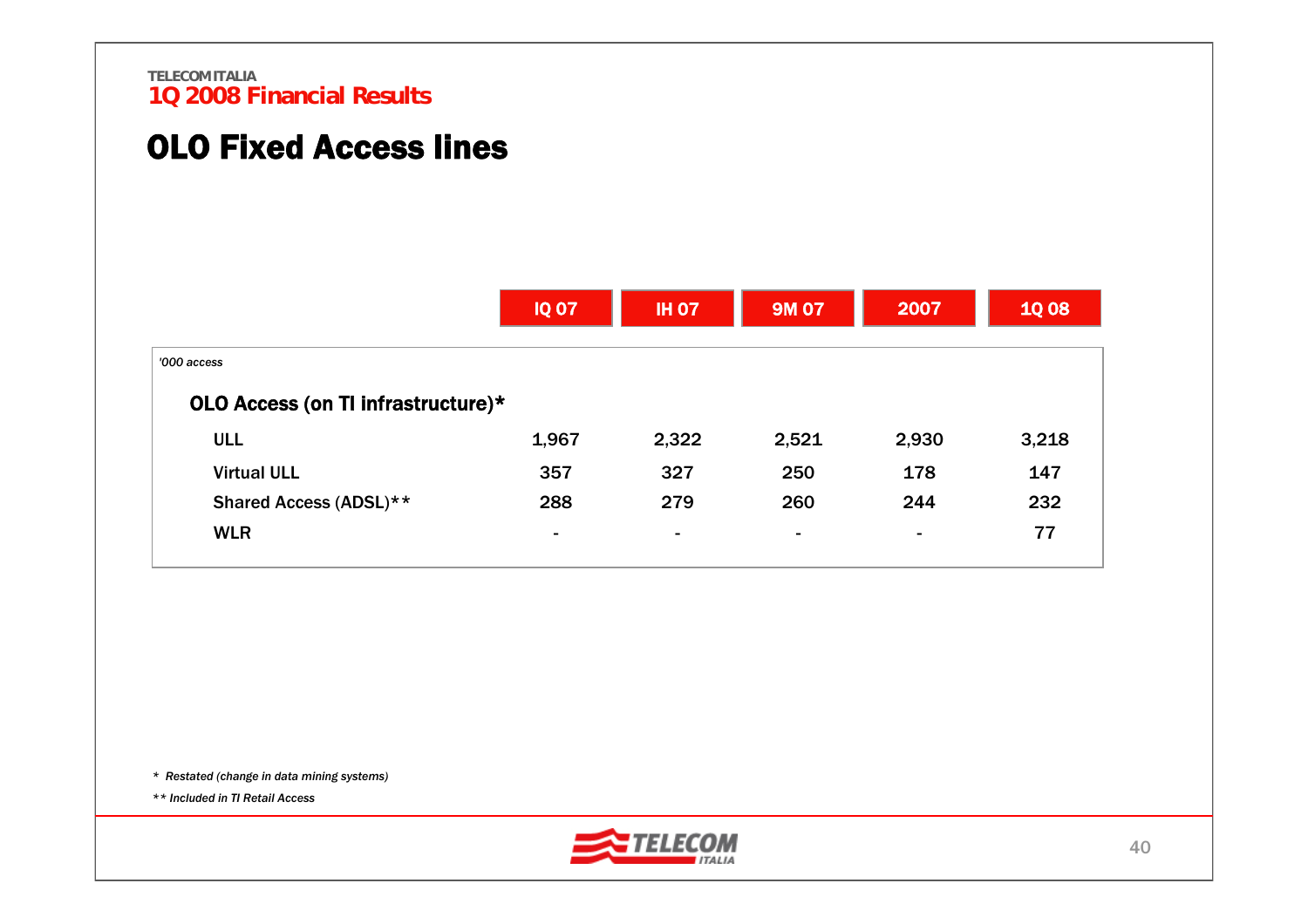## TI Broadband Portfolio Evolution

*'000 Access lines*

|                                    | <b>Dec '05</b> | <b>Dec '06</b> | <b>Dec '07</b> | <b>Mar '08</b> | $\Delta$ Dec '06<br><b>VS</b><br><b>Dec '05</b> | $\Delta$ Dec '07<br><b>VS</b><br><b>Dec '06</b> | $\Delta$ Mar '08<br><b>VS</b><br><b>Dec '07</b> |
|------------------------------------|----------------|----------------|----------------|----------------|-------------------------------------------------|-------------------------------------------------|-------------------------------------------------|
| Retail                             | 4,817          | 5,639          | 6,427          | 6,541          | $+822$                                          | +788                                            | $+114$                                          |
| <b>Consumer</b>                    | 3,875          | 4,544          | 5,157          | 5,203          | $+687$                                          | $+613$                                          | $+46$                                           |
| <b>Business</b>                    | 960            | 1,095          | 1,270          | 1,338          | $+135$                                          | $+175$                                          | $+68$                                           |
| Wholesale                          | 890            | 1,131          | 1,163          | 1,187          | $+241$                                          | $+32$                                           | $+24$                                           |
| <b>Total TI</b><br><b>Domestic</b> | 5,707          | 6,770          | 7,590          | 7,728          | $+1,063$                                        | +820                                            | $+138$                                          |
| International*                     | 890            | 1,890          | 3,439          | 3,512          | $+1,000$                                        | $+1,549$                                        | $+73$                                           |
| <b>Total TI</b>                    | 6,597          | 8,660          | 11,029         | 11,240         | $+2,063$                                        | +2,369                                          | $+211$                                          |

*\* Germany, The Netherlands and France*

![](_page_41_Picture_5.jpeg)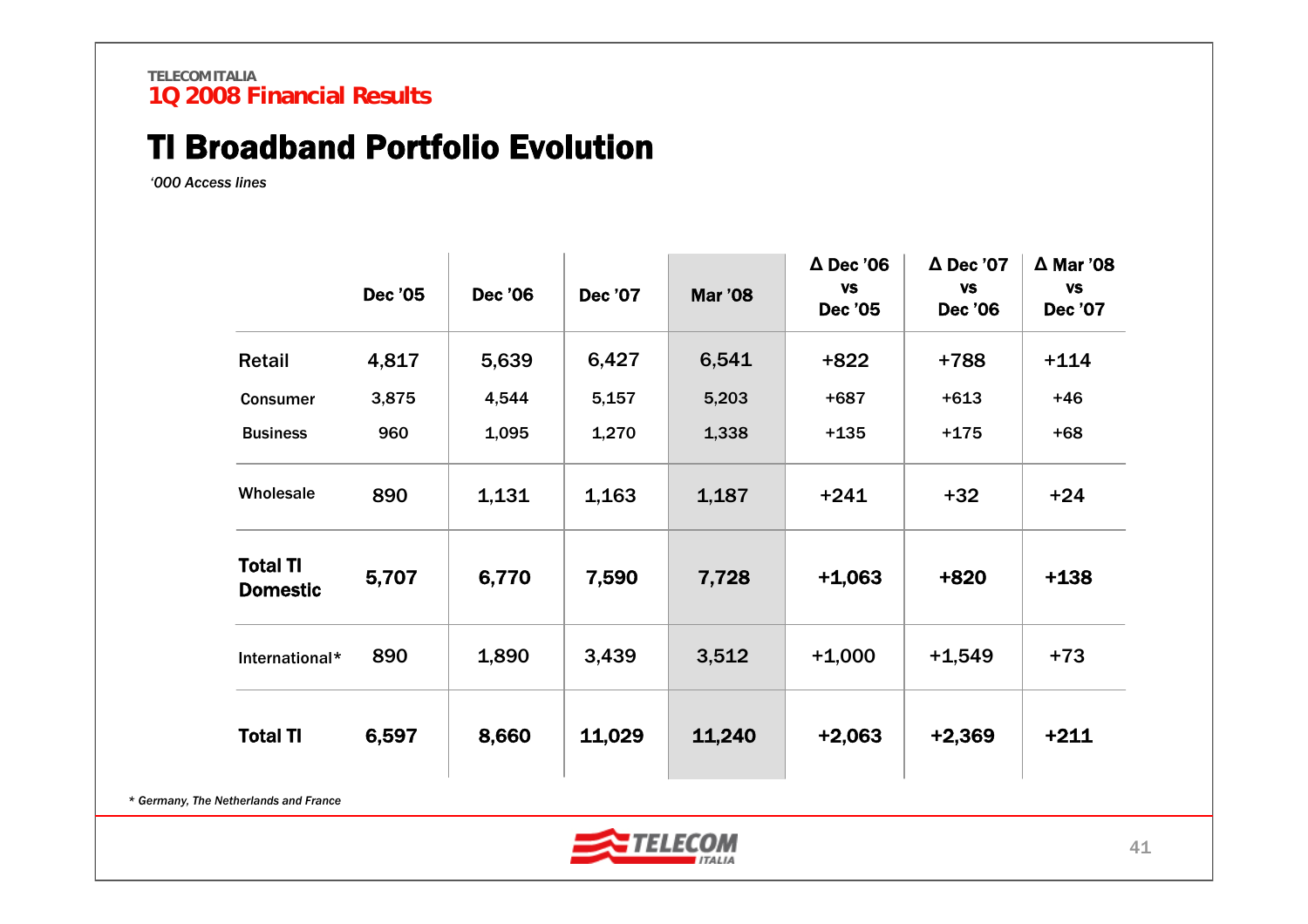### Domestic fixed: Wholesale Services Revenues

*€ Mln, %, Reported Data*

![](_page_42_Figure_3.jpeg)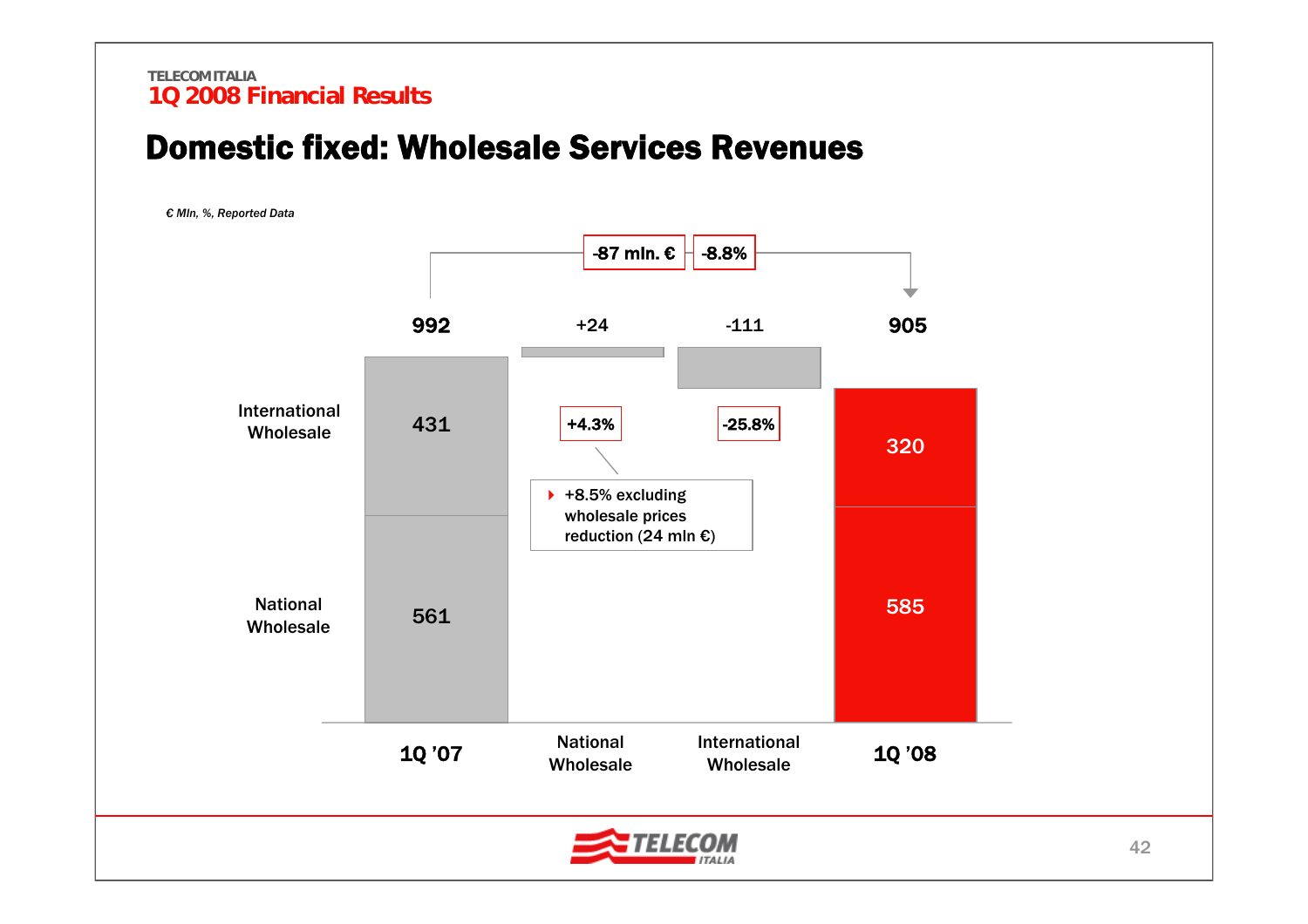### Domestic Mobile: Revenue Trends by Quarter

![](_page_43_Figure_2.jpeg)

*\* Excluding H3G arbitration effect on revenues (56 mln € IVQ07)* 

\*\* Bersani Decree net effect (30 mln € IQ '07, 133 mln € 2Q '07, 110 mln 3Q '07, 131 mln 4Q '07, 125 mln IQ '08), Int'l Roaming (8mln € 1Q '07, 12 mln € 2Q '07, 27 mln 3Q '07, 41 mln 4Q *'07, 45 mln IQ '08) and F2M termination cut (36 mln € in 1Q '07, 37 mln in 2Q '07, 46 mln 3Q '07, 43 mln 4Q '07, 54mln IQ '08)*

![](_page_43_Picture_5.jpeg)